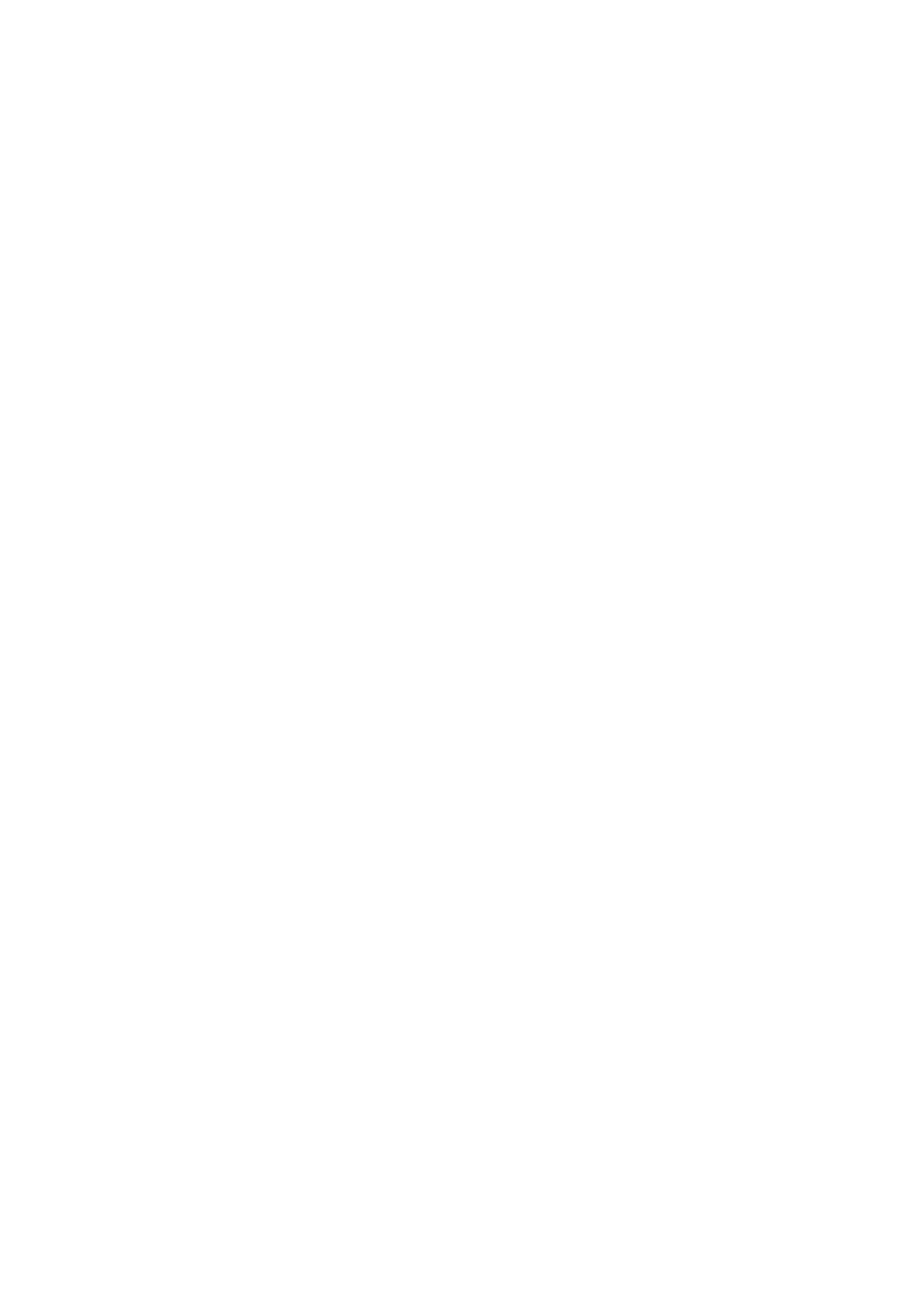# The Serendipitous Evolution of the Balfour Declaration of November 2, 1917

By

Paul Goldstein and Eyal Lewin

Cambridge **Scholars** Publishing

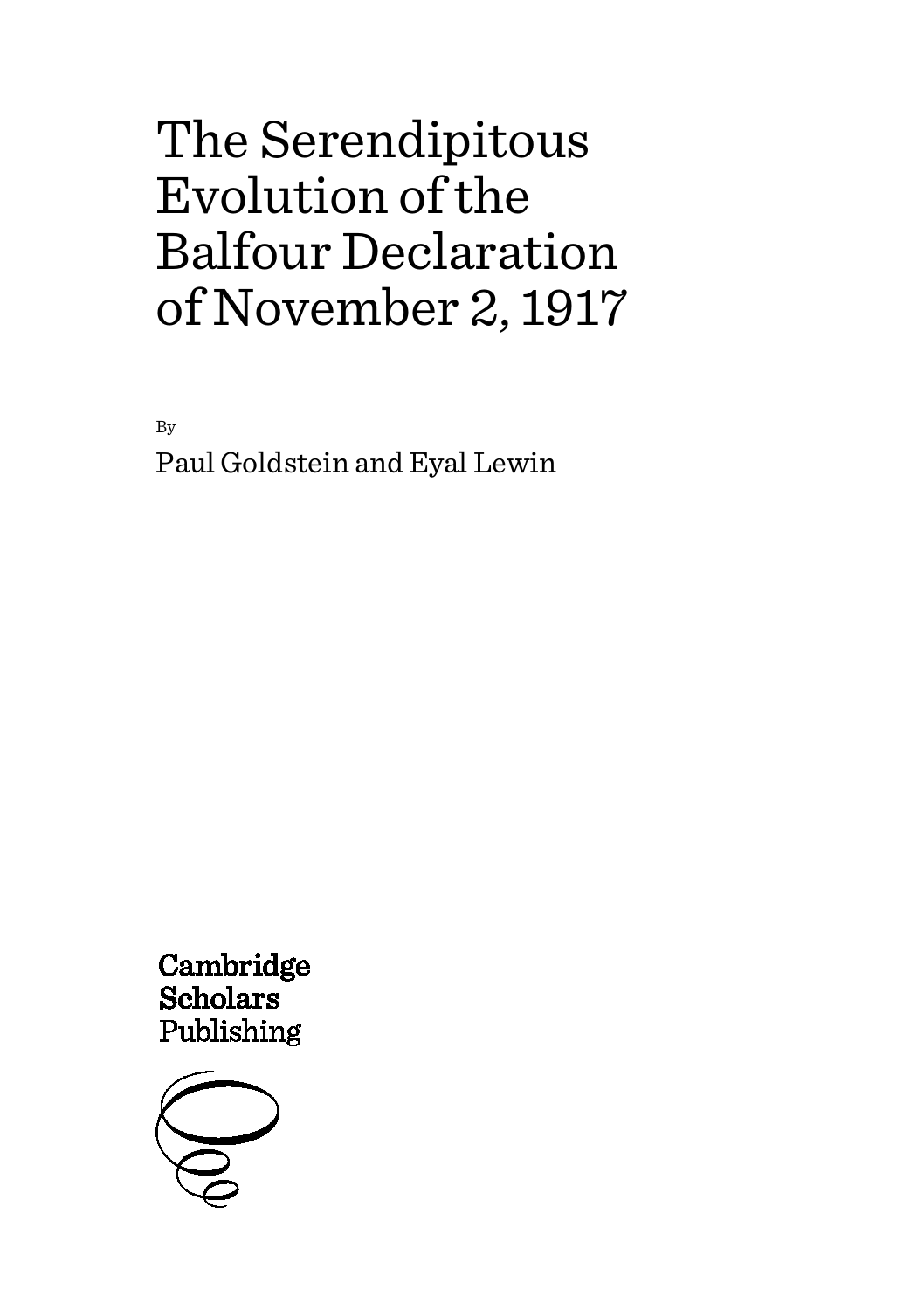The Serendipitous Evolution of the Balfour Declaration of November 2, 1917

By Paul Goldstein and Eyal Lewin

This book first published 2021

Cambridge Scholars Publishing

Lady Stephenson Library, Newcastle upon Tyne, NE6 2PA, UK

British Library Cataloguing in Publication Data A catalogue record for this book is available from the British Library

Copyright © 2021 by Paul Goldstein and Eyal Lewin

All rights for this book reserved. No part of this book may be reproduced, stored in a retrieval system, or transmitted, in any form or by any means, electronic, mechanical, photocopying, recording or otherwise, without the prior permission of the copyright owner.

ISBN (10): 1-5275-7055-X ISBN (13): 978-1-5275-7055-9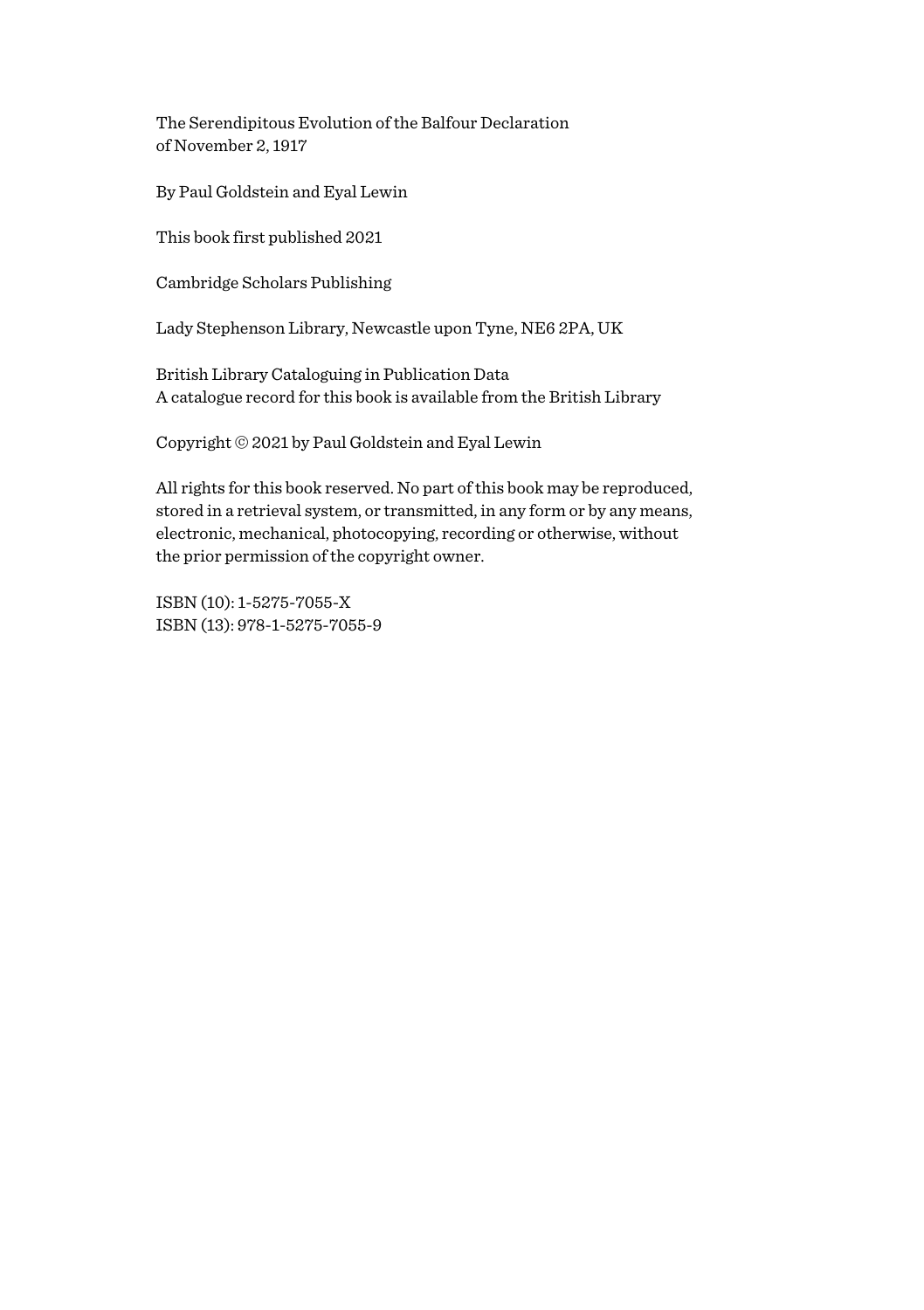# TABLE OF CONTENTS

| The British Motivation                                 |  |
|--------------------------------------------------------|--|
| Emancipation                                           |  |
| Persecution - Tsarist Russia, the 19th Century "Egypt" |  |
| The Development of Zionist Political Thinking          |  |
| The American Factor                                    |  |
| What's in a Word - Political Word-Craftsmanship        |  |
|                                                        |  |
|                                                        |  |
|                                                        |  |
|                                                        |  |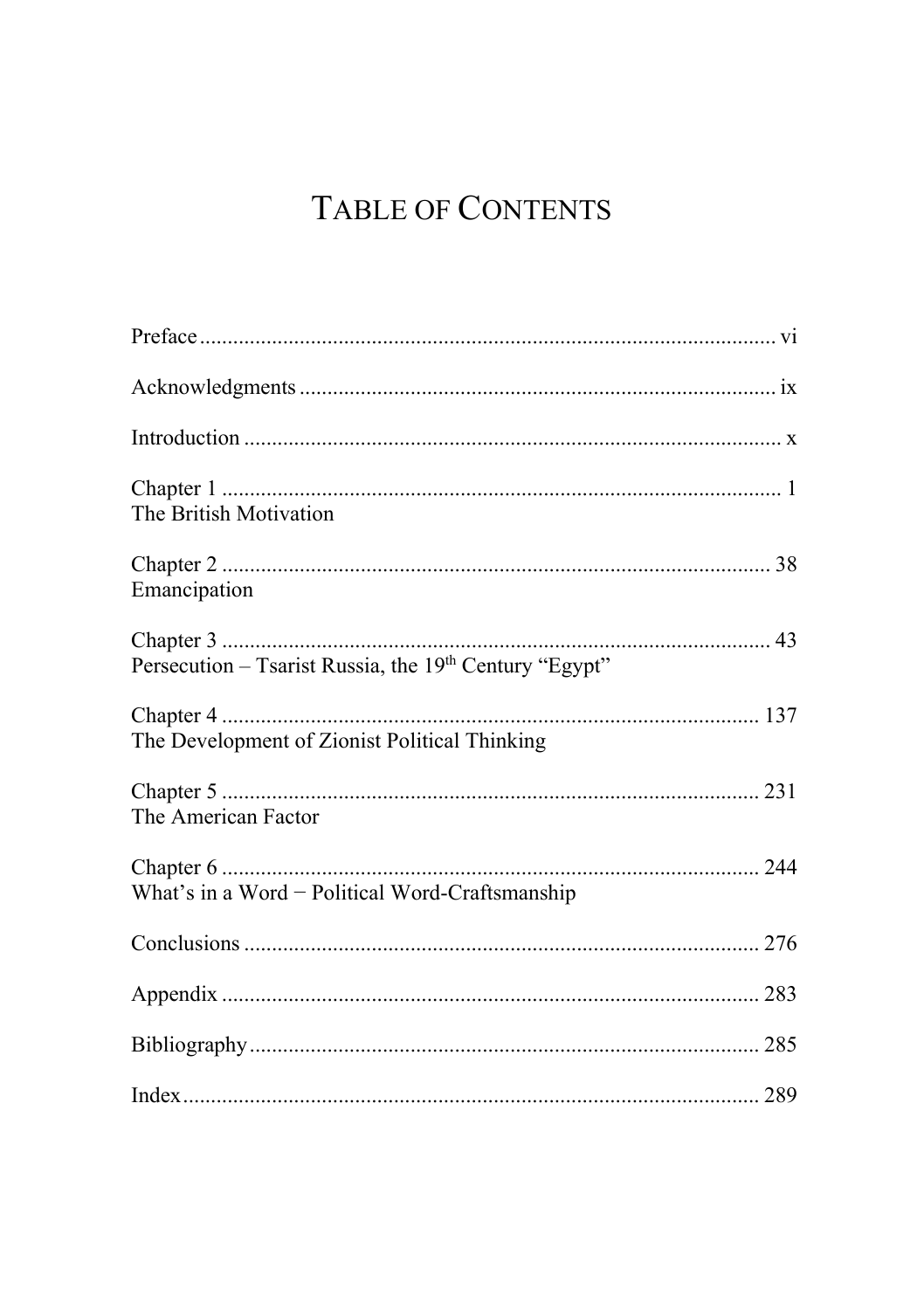# PREFACE

The Balfour Declaration was one of the most important events in the history of the Jewish people prior to the Holocaust, signaling the beginning of a new era of self-determination in the reconstituted Jewish homeland after nearly 2000 years of life in exile. While commemorated every year as a milestone in the history of the Jewish nation, very few of the celebrants have any knowledge or awareness of the momentous historical background that led to this historic event.

The purpose of this study is to provide an all-inclusive understanding of the complex geopolitical elements that had shaped the facts on the ground in the Middle East. Analyzing the chain of events that led to the Balfour Declaration in a unique holistic approach, we demonstrate how the national interests of the nations involved in the World War I theatre intersected with those of the Jewish nation in the final phase of its long march towards political sovereignty. Like the multiple parts of precision clockwork, each element, regardless of shape or size, played an essential part in the functioning of the whole, while the absence of one of them could have altered the outcome of the entire process.

Even scholars of Israel studies have little awareness to what this comprehensive study validates, and that is – that the Balfour Declaration was not merely the product of a short-lived diplomatic episode during the penultimate year of World War I. The process that led to the Balfour Declaration was largely driven by the relentless persecution of Russia's Jewish population which activated and fueled the development of political Zionism during the 128-year period that started with the French Revolution and culminated with the promulgation of the Declaration in 1917.

This study started with an extensive review of the secondary literature dealing with the Balfour Declaration and any of its aspects. Most of the secondary accounts were found to provide only episodic fragments of the subject matter and were often tainted by hindsight-driven subjective biases. By limiting their research to specific aspects and episodic time frames, the various authors did not provide an overall explanation of the processes that led to the proclamation of the Balfour Declaration. Consequently, the focus of this study moved to seek information in primary sources. These included archives, diaries, autobiographies and first-hand accounts. Major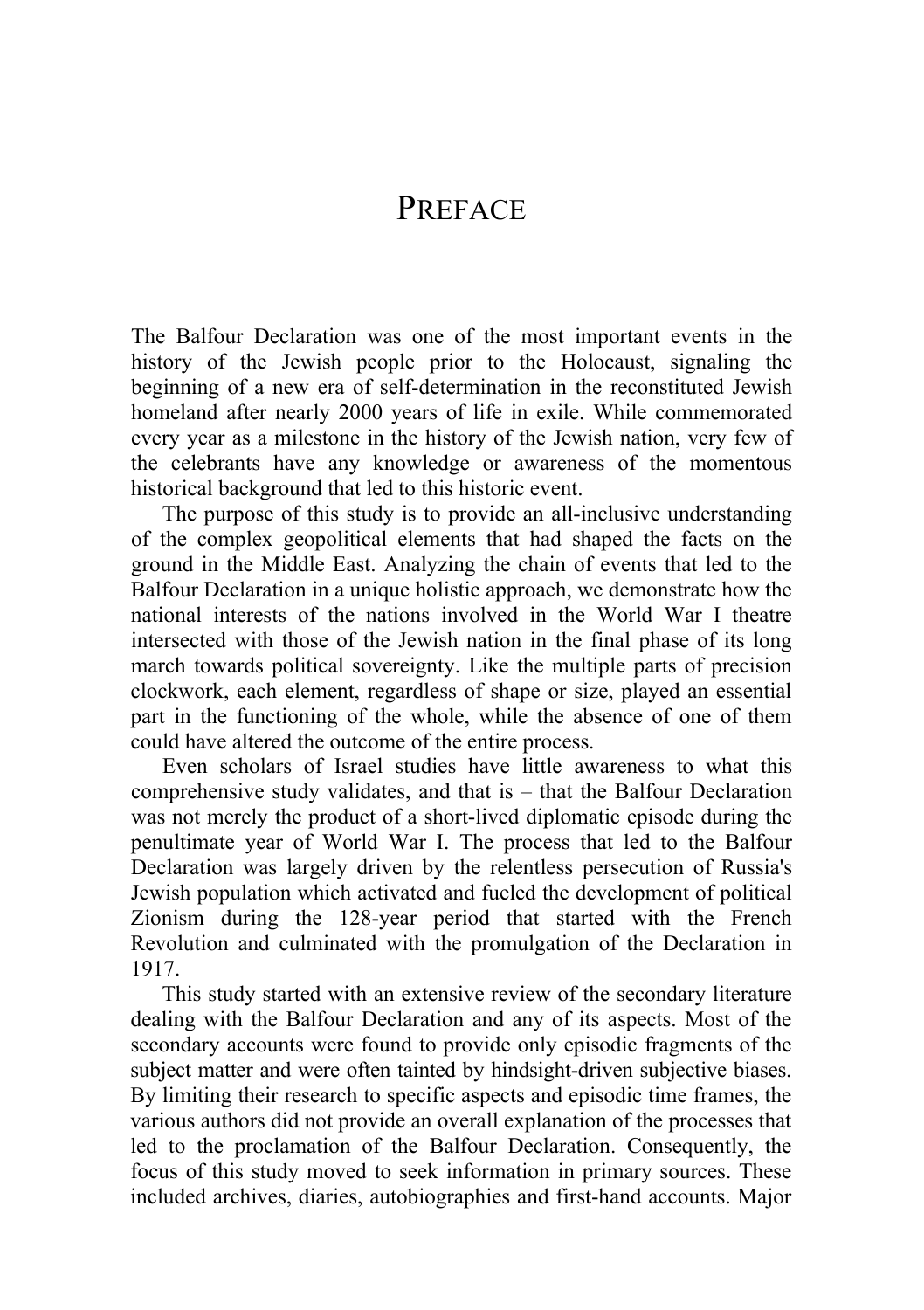sources included *The Complete Diaries of Theodor Herzl*, without which it is impossible to draw a realistic picture of the man's personality, ideas, diplomatic skills and unsparing efforts towards the realization of his objectives; and the complete minutes of the 1917 British War Cabinet meetings which covered all the issues related to the final wording of the Balfour Declaration.

To avoid any distortion of the historic realities that constituted the background to the Balfour Declaration, each episode of this study was insulated from rearview mirror interpretations of the geopolitical developments that unfolded in the wake of its proclamation post-November 2, 1917.

 A large body of literature was found to be devoted to the roles played by the British government and the other World War I participants in the development of the Balfour Declaration. This has allowed this study to develop a detailed answer to the question as to what led the British government to commit itself to a Jewish homeland in Palestine.

By methodically tracking the stages that transformed the Jewish ethos from the amorphous stage of social and political impotence in the oppressive world of the Diaspora to the politically dynamic pursuit of the return to sovereign nationhood in the land of their forefathers, this study has identified three major developments that fueled this arduous journey and which are mostly wanting in the existing literature. Without the development of these crucial independent variables there would have been no political Jewish representation for the British government to engage with as part of its World War I strategy in the Middle East, and no Balfour Declaration.

The first was the gradual emergence of the emancipation of the Jews, triggered by the French Revolution which resulted in the Declaration of the Rights of Man and of the Citizen, in 1789. Jewish emancipation brought forth the *Haskala* [Jewish Enlightenment]. It was the cultural transformation inspired by the *Haskala* which led to the development of political Zionism which turned out to be the lodestar of the Jewish path to the Balfour Declaration.

The second shortcoming in the existing literature about the Balfour Declaration is the general failure to identify the cruel conditions of Jewish life in nineteenth century Russia, which had the largest Jewish population of any country in the world, as one of the major game-changing episodes that provided the critical mass for the development of political Zionism. Hence, we also describe in this book the relentless persecution of Russian Jewry by the tyrannical tsarist regimes and how it gave rise to the Zionist political awakening that paved the way to the Balfour Declaration.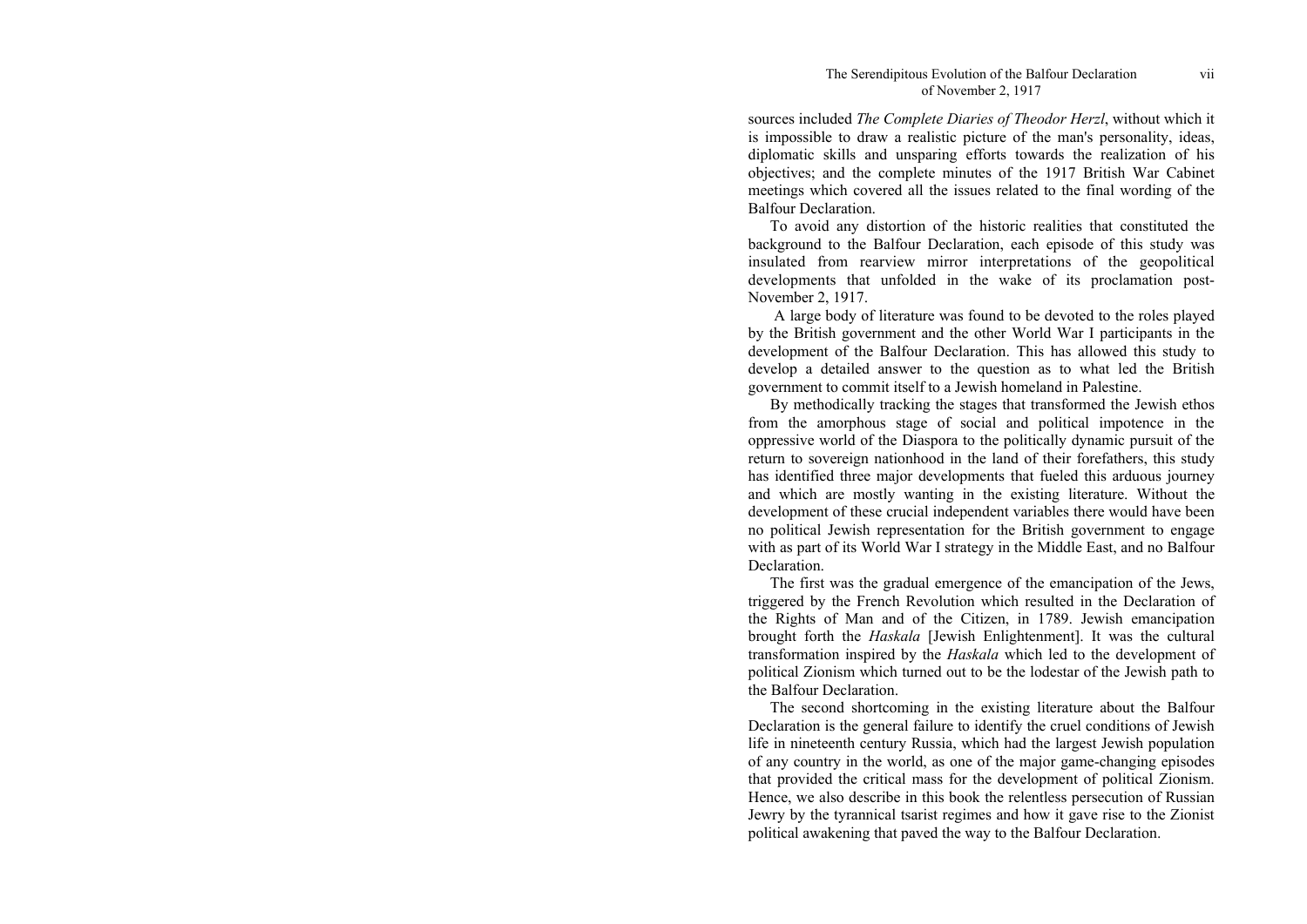viii Preface

The third major deficiency brought to light by this study is the insufficient recognition of the role played by Theodor Herzl in the conception and development of the Zionist movement as an internationally recognized political entity. This book, therefore, includes a complete description of Herzl's unique personality, ideas, social and diplomatic skills, and of his unsparing efforts to obtain the backing from the major European powers and leaders in the financial world in his quest for a sustainable homeland.

The identification of the essential components of the geopolitical clockwork that made the Balfour Declaration possible would not be complete without the inclusion of the vital role played by the Americans*.* Our study shows how their entry into World War I assured the defeat of the Central Powers and the liberation of the Middle East from Ottoman control. It also covers the diplomatic process that led to President Wilson's decision to support the Balfour Declaration, thereby satisfying one of the major conditions that had to be met before the British War Cabinet would authorize Foreign Secretary Arthur James Balfour to issue the Declaration.

To have a clear understanding of what was achieved by the Balfour Declaration, it is essential to have a clear perception of the political etymology of the verbal material that went into its deliberately ambiguous fabric. Rothschild submitted a Zionist draft declaration to Balfour on July 18, 1917, but on November 2, 1917 Balfour sent Rothschild the text of the declaration approved by the War Cabinet, which was substantially different. In poking into the nature of the challenges that caused this change in wording we show how the progressive exchange of versions between the Zionist leadership and the British government reflected the considerations that influenced both sides.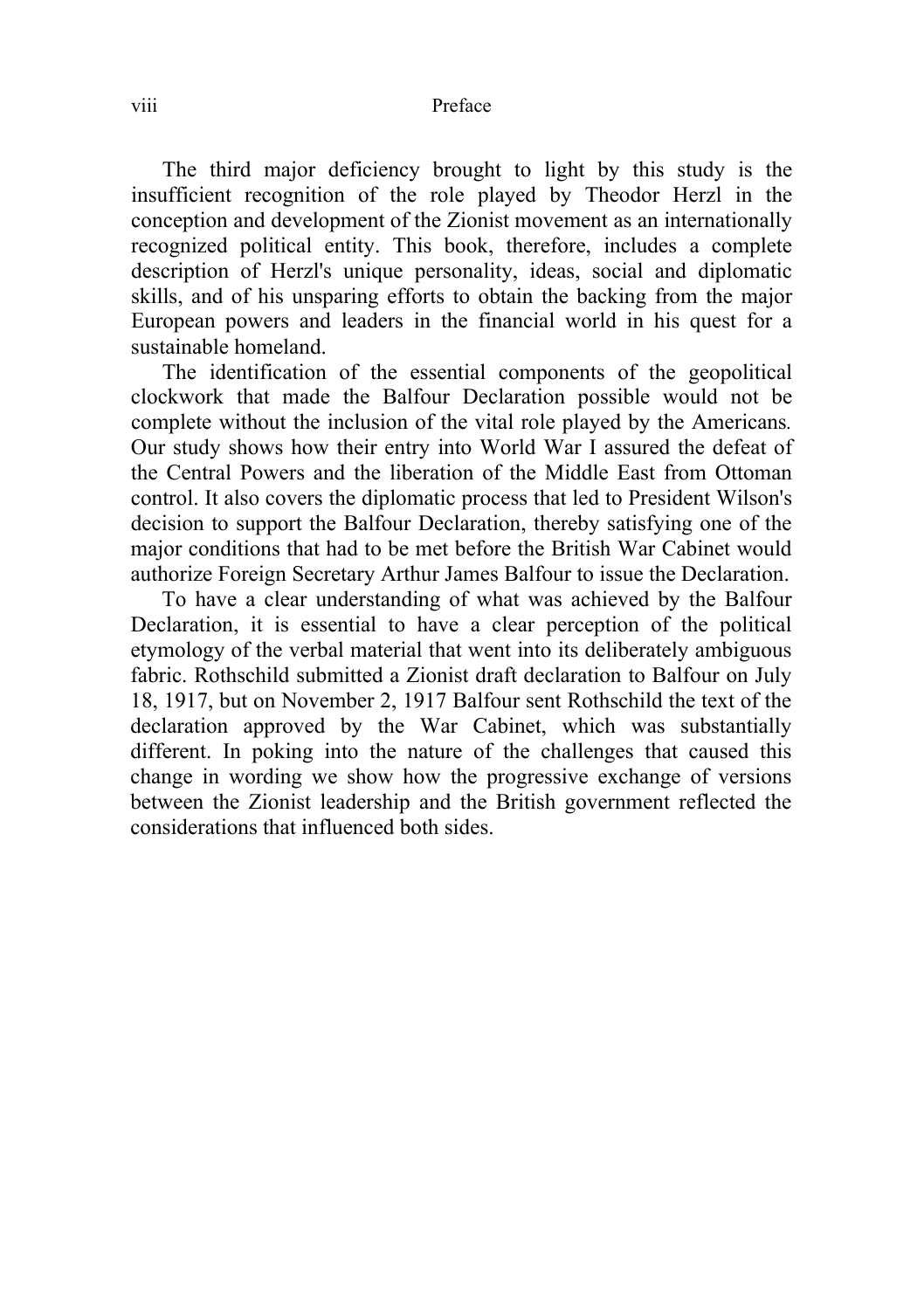### ACKNOWLEDGMENTS

Pericles, the prominent Greek statesman, wrote some 2,400 years ago: "*What you leave behind is not what is engraved in stone monuments, but what is woven into the lives of others."*

I am especially indebted to my friend and assistant of 20 years, Mary Arangio, whose support and dedication were vital to the successful completion of this study. In addition to her invaluable computer skills, she also contributed many helpful editing suggestions. During our many brainstorming sessions, she proved to be an excellent and productive sounding board. Being both uncompromising perfectionists, we sometimes argued stubbornly until we found common ground, and always with the best possible results in mind.

In terms of motivation and inspiration, I was driven by the memory of my heroic mother, Nessie Tiger Goldstein, who saved my life during the Holocaust and by the spirit of my beloved wife of over 50 years, Naomi, who passed away three years ago, halfway during my research for this project. Until the end, she took a great interest in the project as it progressed, and made many insightful and useful comments. The spirit of her unwavering love and support provided me with the energy and determination to keep extending myself to the limit of my capabilities to the completion of the many life-enriching projects we embarked on together.

In the final analysis, I was strongly motivated by the martyrdom of the Jewish people in the Diaspora, before, during and after the period covered in this book. The overriding impetus that cemented my determination to pursue the exploration of this seminal episode in the history of the Jewish people, was the responsibility that I felt my own survival bestowed on me to help ensure that their story be known and never forgotten.

Dr. Paul Goldstein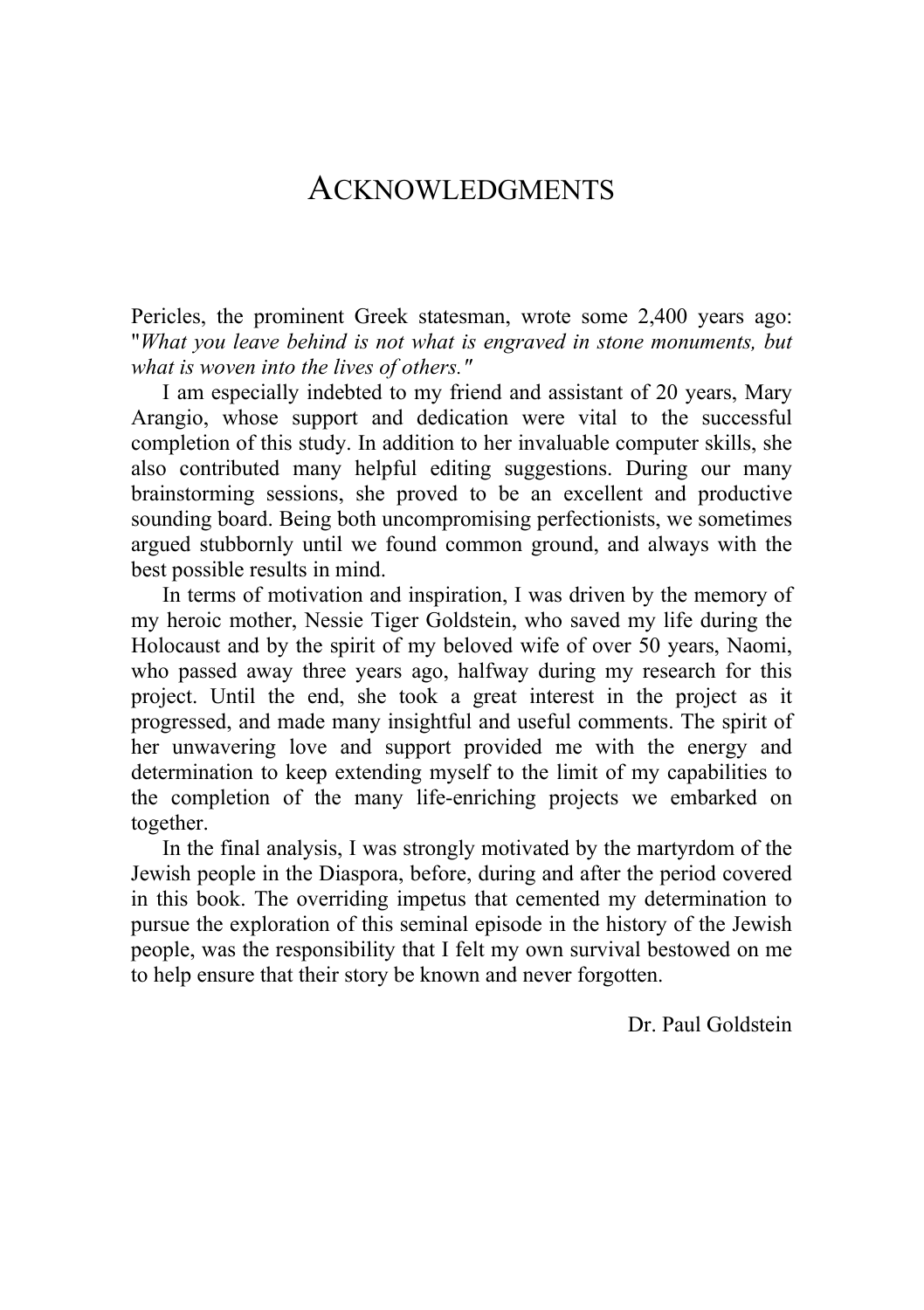### **INTRODUCTION**

On Wednesday October 31, 1917, the British War Cabinet agreed to authorize the United Kingdom's Foreign Secretary, Arthur James Balfour, to convey the historic eponymous policy statement that has become known as the "Balfour Declaration" to Lord Lionel Rothschild, head of the British Zionist Federation (National Archives, CAB 23/4/35).

On November 2, 1917, Balfour sent the following letter to Rothschild:

Dear Lord Rothschild,

I have much pleasure in conveying to you, on behalf of his Majesty's Government, the following declaration of sympathy with Jewish Zionist aspirations which has been submitted to, and approved by, the Cabinet.

His Majesty's Government view with favour the establishment in Palestine of a national home for the Jewish people, and will use its best endeavours to facilitate the achievement of this object, it being clearly understood that nothing shall be done which may prejudice the civil and religious rights of existing non-Jewish communities in Palestine, or the rights and political status enjoyed by Jews in any other country.

I should be grateful if you would bring this declaration to the knowledge of the Zionist Federation. (Gauthier, 2007, p. 272)

The Balfour Declaration was one of the single most important events in the history of the Jewish people. Without the Balfour Declaration, there would not be a sovereign Jewish nation today. The British had made many pledges to the major players involved in the political jockeying that was driven by the perils and opportunities unleashed by the Great War. The Balfour Declaration was, however, their only promise made to a nation that had been separated from its homeland, dispersed around the world, without a territory of its own for close to two millennia, constantly subject to persecution and for whom accession to a national home had an existential urgency that was unique among all the nations aspiring to selfrule under the opportunities created by the historic geopolitical changes generated by World War I.

Why did the British government, in 1917, address the Balfour promise to the Zionist Federation, which represented only a small number of the general Jewish population, and not to the Jewish population as a whole? This question can only be answered in the context of the state of the world in the years preceding World War I. The fact that the promise of the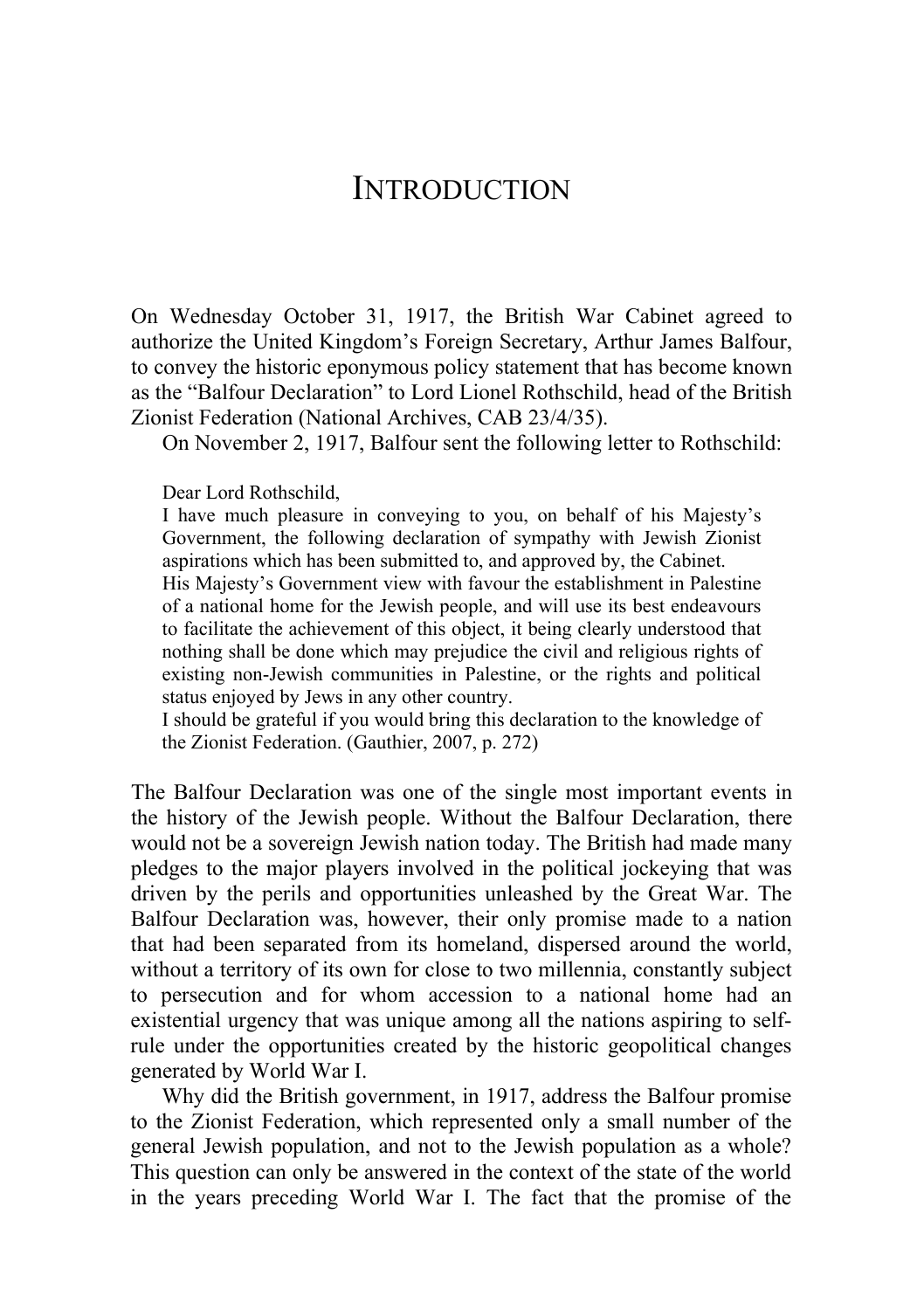Declaration was made to the Jewish people but that it was addressed to the Zionist Federation reflects the emergence and mobilization of a new sociopolitical animus in the Jewish diaspora, the development of which constitutes the bedrock of this book.

This study traces the activities of all the parties involved that led from the Zionist hope of a homeland for the Jewish people to the unprecedented substantiation of that aspiration by the leading world power at the time, which brought the Jewish people from the depths of their politically impotent existence on the peripheries of the societies to which they had been driven by the currents of relentless sectarian hatred to the status of recognized participants at the diplomatic negotiating table with the most powerful nation in the world at the time. Among history's great occurrences, the fertilization of the dormant seed of the Jewish return to their ancestral homeland can truly be considered *sui generis*. As we shall see in the sequence of events covered in this book, the unrelenting and ever-ready to erupt "Lethal Obsession" of antisemitism, which kept burning in the hearts and minds of European Christendom, was the toxic social lubricant that defined the nature of both the Christian oppression and the Jewish resistance. This tangled web of elements that interacted to lead to the historic Balfour Declaration contained the socio-political DNA that shaped the Declaration's meaning, interpretations and ensuing developments.

To avoid the pitfalls of relying on often contradictory bias-driven interpretations of the same events by secondary sources, we have based our research to the fullest possible extent on primary sources, i.e. archives, diaries, autobiographies and first-hand accounts. Where second-hand data were the only ones available, we have reviewed their sources and analyzed the discrepancies between contradictory accounts.

The Balfour Declaration produced the first ray of light at the end of the nearly 1,900-year-long dark tunnel of persecution in the Jewish diaspora communities and signalled the beginning of a new era of selfdetermination in their reconstituted Jewish homeland. The Declaration was born in the geopolitical petri dish of World War I and marked the intersection of the national interests of the United Kingdom and the aspirations of the Zionist liberation movement. By breaking the mould of the colonial world order, which was characterized by the control of the majority of the world's people by a handful of industrialized European powers, World War I unleashed a Pandora's box of suppressed national identities and big power territorial rivalries.

A vast number of scholars have dealt with one or more of the independent variables that led to the Balfour Declaration, but in our review of writings on this subject by, among others, Jonathan Schneer, Leonard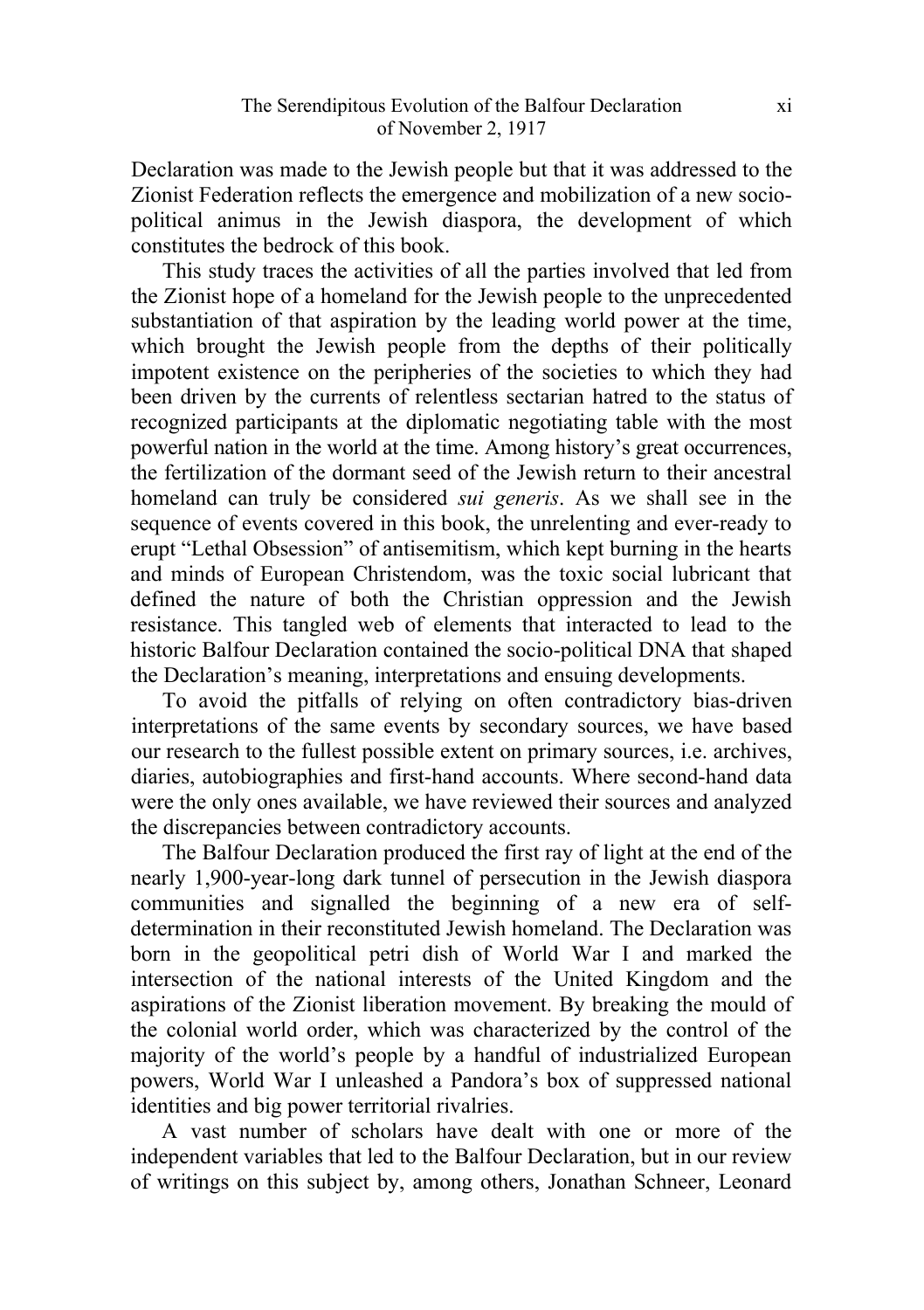Stein, Jacques Paul Gauthier, Doreen Ingrams, Victor Kattan, Walid Khalidi, Richard Ned Lebow, Donald Lewis, Ian Lustick, Michael Makovsky, William Mathew, Edwin Montagu, Joan Peters, Barbara W. Tuchman and Chaim Weizmann, we have not come across a comprehensive identification of the range of structural conditions and agency-driven elements that led to this unlikely event.

The 33rd Annual Conference of the Association for Israel Studies held at Brandeis University in Waltham, MA, on June 12–14, 2017 under the theme *A Century after Balfour: Vision and Reality* served as a telling barometer of the current level of awareness of the significance of the Balfour Declaration as a symbol of the lengthy and complex process that had transformed the political structure of the Jewish world during the 128 years preceding its promulgation.

Of the 321 presentations delivered by academics representing 92 universities and 40 academic learning centres from around the world, only 12 made any reference to the Balfour Declaration. Their observations focused primarily on the Declaration itself and on the impact of the Declaration on various aspects of political and social life in Israel in the post-Balfour Declaration era. These 12 academics, and the titles of their presentations, were as follows: Martin Kramer, Shalem College, *The Allied Balfour Declaration*; Ian Lustick, University of Pennsylvania, *The Balfour Declaration 100 Years Later: A Radically and Accidentally Relevant Document*; Leon Wieseltier of the Brookings Institution, who delivered the keynote address *Reflections on the Balfour Declaration*; Gershon Shafir, University of California at San Diego, *A Century of Balfour Declarations*; Maria G. Navarro, Universidad de Salamanca*, Preventive vs Proactive Policies: An Interpretation of Balfour Declaration's Political Vision*; Avital Ginat, Tel Aviv University, *Shifting Loyalties: The Balfour Declaration in the Transition towards British Orientation during and after First World War*; Itamar Rickover, Bar Ilan University, *From Balfour Declaration to the Six Day War-Changes in the Character of the Jewish Warrior*; Meron Medzini, Hebrew University of Jerusalem, *The Reaction of the Asian Nations to the Balfour Declaration*; Khinvraj Jangid, Jindal Global University, *Indian National Movement and Zionism: In the Light of Balfour Declaration*; Judah Bernstein, New York University, *From the Balfour Declaration to Cleveland: The 1921 ZOA Convention Reconsidered*; Walker Robins, University of Oklahoma*, The Influence of Judah Magnes on American Liberal Protestant Interpretations of the Balfour Declaration*; and Lindsay Katzir, Louisiana State University, *Rainbows Built of Bitter Tears: Anglo-Jewish Zionism Before The Balfour Declaration.*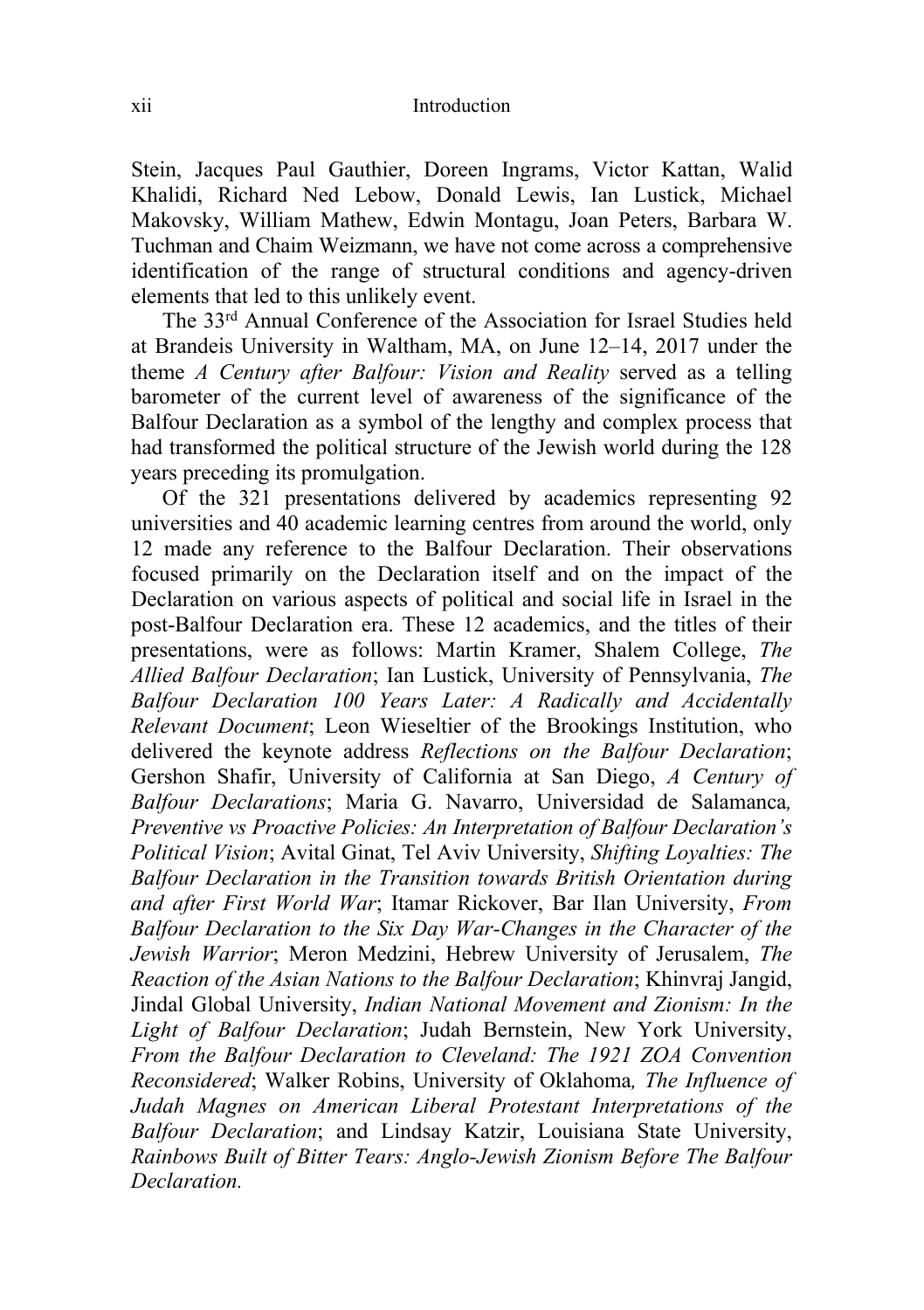This listing does not imply any reflection on the quality of the few presentations that did refer to the Balfour Declaration. Its sole purpose is to illustrate the fact that this massive assembly of academics, meeting under the promising banner *A Century after Balfour: Vision and Reality*, did not provide any new knowledge or insights that would reduce the serious shortcomings in the existing literature about the Balfour Declaration that this study has undertaken to identify and correct.

This serious lacuna in the coverage of the past prevents an objective appraisal of the heavily politicized misinterpretation of the present. We intend, in this book, to amend this deficiency by tracing and connecting the causal elements that played a significant part in the conception and development of the Balfour Declaration.

What is new and unique in our analysis of this subject is that the holistic approach that we have adopted allows a clearer understanding of the complex geopolitical elements that have shaped the facts on the ground in the Middle East. Like forensic pathology that can trace the fundamental causes of current happenings by identifying common DNA patterns going back over long periods of time, so an objective scholarly analysis can connect the genetic political patterns that were established in 1917 with the dynamics of the Arab-Israeli conflict today. The Balfour Declaration, as a result of its politically contrived ambiguity, the nature of which is described in detail in *Chapter 6: What's in a Word – Political Word-Craftsmanship*, was the spark that set off the chain of political upheavals that followed in its wake. It is impossible to deal with geopolitical challenges without understanding their roots.

This study demonstrates how the national interests of the nations involved in the World War I theatre intersected with those of the Jewish nation in the final phase of its long march towards political sovereignty. Like the multiple parts of precision clockwork, each element, regardless of shape or size, played an essential part in the functioning of the whole, while the absence of one of them could have altered the outcome of the entire process. While the Declaration itself embodied the fusion of the interests of two nations, the British and the Jewish, this political joint venture would never have come about if these two partners had not been able to circumnavigate the competing challenges of the other powers vying for the same spoils as the British and who, for their own geopolitical reasons, were opposed to the Zionist aim of redeeming their ancient homeland. They would only allow themselves to be induced to support the Declaration if it furthered the realization of their own territorial ambitions.

It is impossible to effectively identify the human dynamics that led to the dramatic social change that was embodied in the Balfour Declaration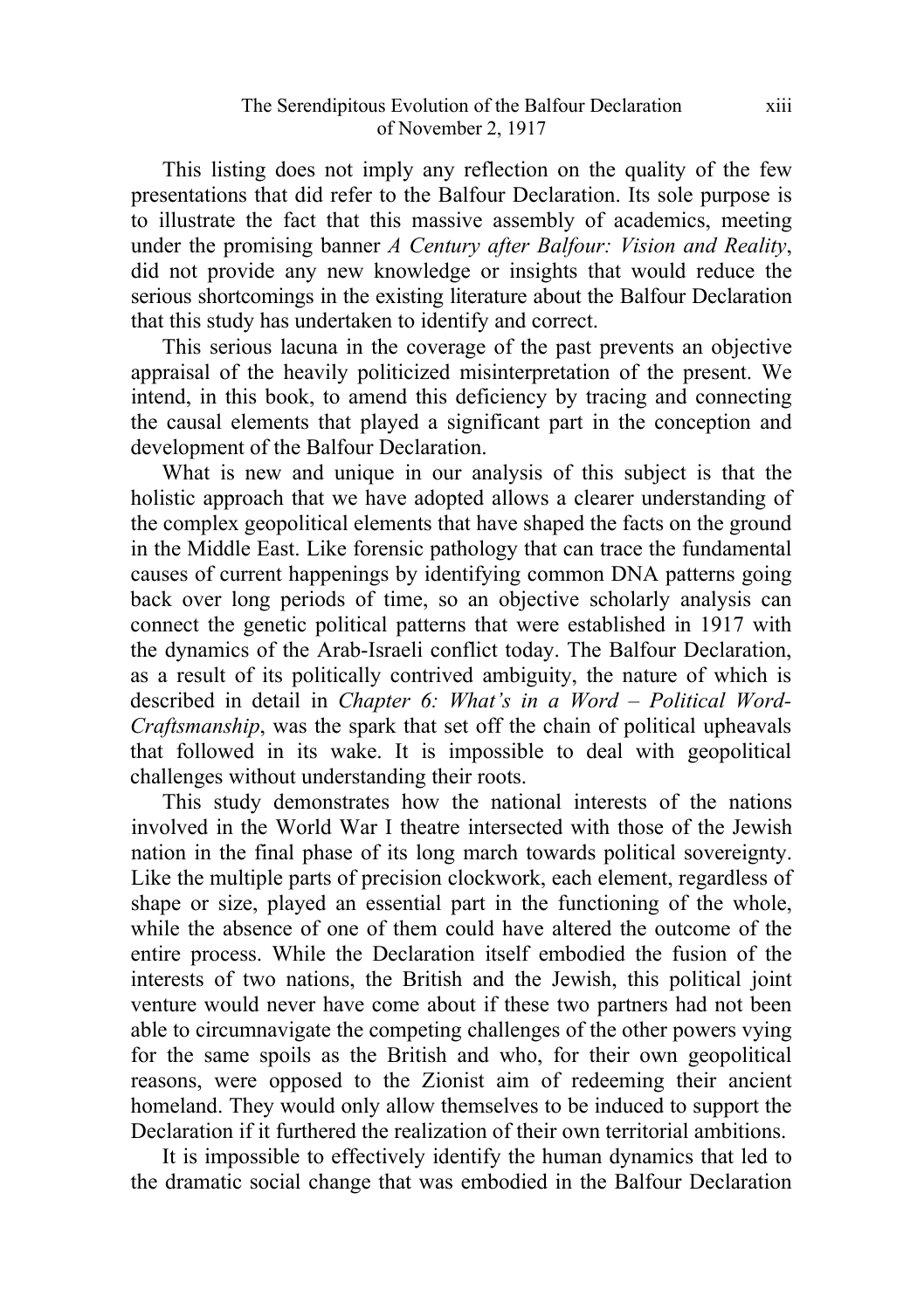#### xiv Introduction

without infusing the narrative with a graphic portrayal of the human experiences that ignited and fuelled the actions and counter-actions that drove the process. Merely recording events reveals only that they happened and reduces the narrative to an easily forgotten compendium of lifeless data. Only a qualitative cause-and-effect analysis can contribute to the understanding of how they impacted the actions of the leaders and the lives of their subjects. This book traces the episodic stages that transformed the Jewish ethos from the outwardly amorphous stage of socially and politically impotent stagnation in the oppressive world of the diaspora to the politically dynamic pursuit of their return to sovereign nationhood in the land of their forefathers.

The promise of a haven from persecution embodied in the Balfour Declaration was the outcome of a number of events occurring in different parts of the world which, while caused by totally unrelated political currents, were connected by one common thread, the fate of the Jewish communities which the diaspora has lodged among often hostile majorities. During the nearly 1,900 years that their ancestral homeland was occupied by intolerant despotic regimes, their own lives in the diaspora were subjected to harsh and restrictive conditions and any physical escape from persecution was out of the question; the "next year in Jerusalem" ritual incantation was just a ceremonial religious practice.

To fully understand why the Jews were treated in such a destructive manner, it is necessary to recognize the omnipresence of the social handicap of antisemitism that was the yeast that fermented and the social energy that ignited the Judeophobic outbursts of the host populations. It must not be forgotten that the embers of nationalism had been kept alive among diaspora Jewry, despite centuries of brutal attempts to deprive them of their identity and to stifle any manifestation of political activity. The scattered Jewish nation was like a dormant social volcano, with the tectonic plates of political and religious Judeophobia clamped down as firm lids on any manifestation of Jewish political self-assertion, precluding any possibility to translate their never-extinguished yearning for their ancestral homeland into political action. The tectonic shift that lifted this heavy lid and propelled the captive magma of Jewish self-assertion to the surface was the emancipation.

This seminal stage on the long Jewish path that led to the Balfour Declaration is the first of three major developments that fuelled this arduous journey that has been largely ignored by the academic world. The emancipation of the Jews was triggered by the French Revolution, which resulted in the Declaration of the Rights of Man and of the Citizen in 1789. The Jewish emancipation brought forth the *Haskala*, the Jewish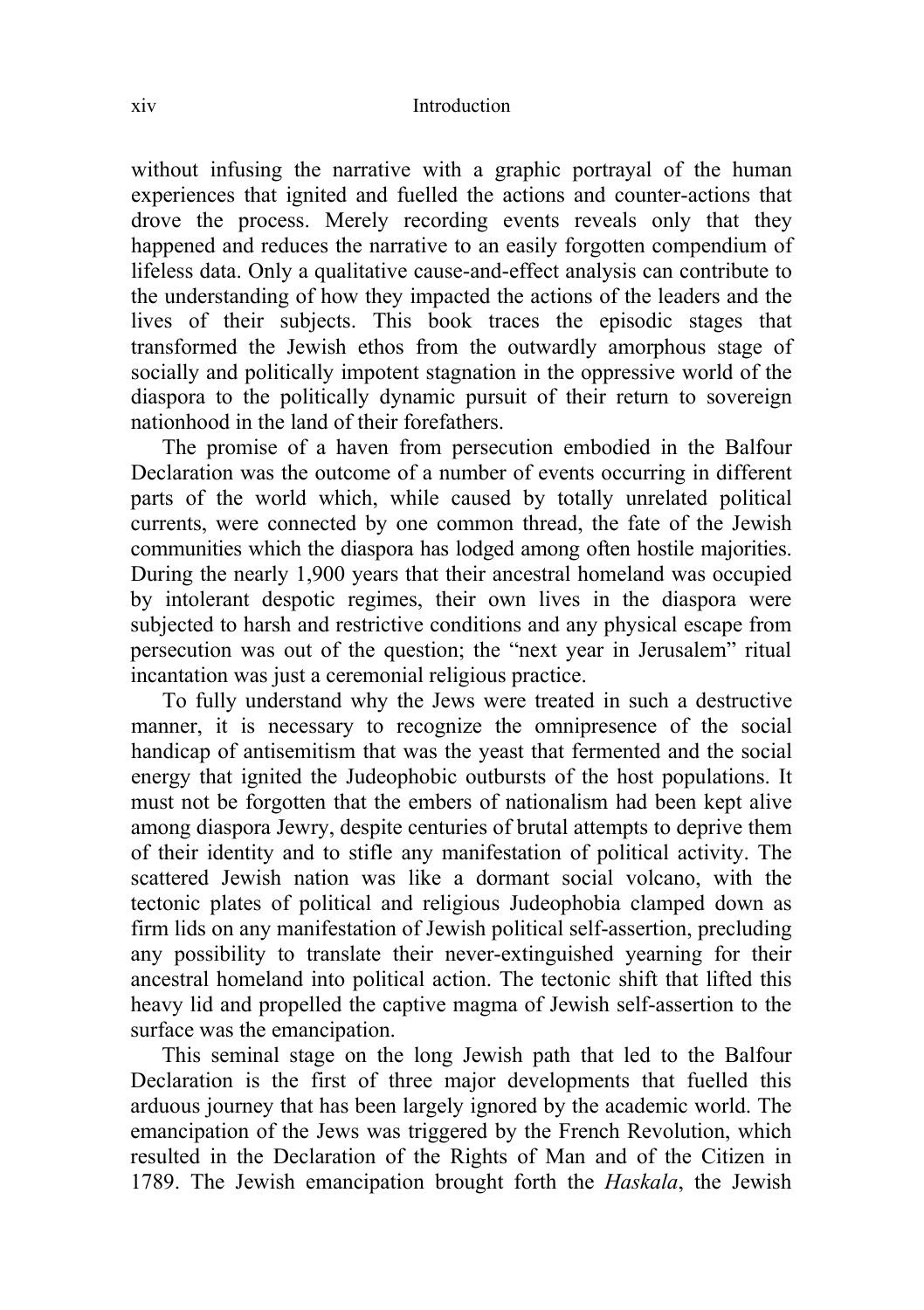enlightenment, which provided its followers, the *Maskilim*, with the conceptual apparatus that made other movements such as nationalism and socialism comprehensible. It was the cultural transformation inspired by the *Haskala* which led to the development of political Zionism, without which there would have been no Balfour Declaration.

The second shortcoming in the existing scholarship about the Balfour Declaration is the general failure to identify the inhuman conditions of Jewish life in nineteenth-century Russia – which had a larger Jewish population than any other country in the world – as one of the major gamechanging episodes that provided the critical mass for the development of modern political Zionism. This lacuna is filled in this book through a description of the relentless persecution of Russian Jewry by the tsarist regimes of the nineteenth century which gave rise to the Zionist political awakening that paved the way to the Balfour Declaration.

The third major deficiency in the existing scholarship is the insufficient identification of the vital role played by Theodor Herzl in the conception and development of the Zionist movement as an internationally recognized political entity. Leonard Stein and Jonathan Schneer, while generally considered major authorities on the subject, fail to adequately address these organic parts of the genesis and development of political Zionism. Hence, we include in this volume a complete description of Herzl's unique personality, ideas, social and diplomatic skills and of his unsparing efforts to obtain the backing of the major European powers and leaders of the financial world to succeed in his endeavours to obtain Palestine as a sustainable home for his people

While all the elements necessary for the development of the Balfour Declaration eventually became interconnected, the process and its outcome were completely unpredictable. A number of social and political dynamics that were totally independent came together, in ways that could not have been foreseen, in a historically highly significant document called the Balfour Declaration. The development of this landmark promise combined the interconnectivity of a geopolitical clockwork with the serendipity of an unplanned but felicitous outcome for those who aspired to its fulfilment. As noted by University of Pennsylvania political science professor Ian Lustick in referring to the Balfour Declaration:

Trivial accidents of policy, casual ideological or personal prejudices by colonial officers and relevant ministers, and other minor factors, often drove massive impactful interventions. (Lustick, 2017, p. 2)

It is important to realize that the various entities that played a part in the shaping of the future political map of the territory of Palestine conducted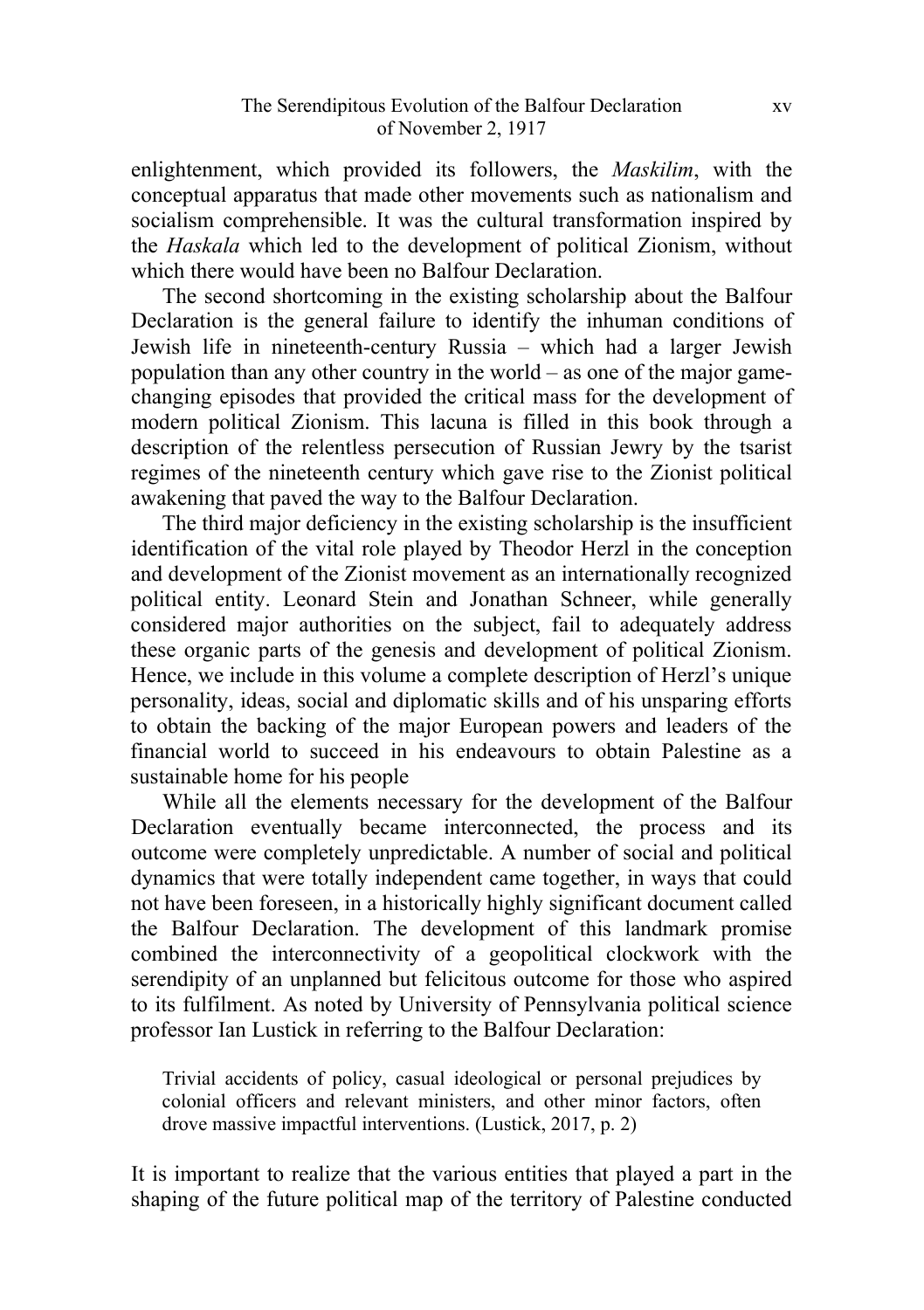their affairs for the sole purpose of serving their own national interests and ambitions. These included not only the British Empire and the Zionist movement but also the Ottoman Empire, Germany, Russia, the United States and France, as shown in *Chart I-1: The Clockwork Evolution of the Balfour Declaration*. By following the concomitant but not necessarily parallel paths pursued by the various factions and by identifying the crossover points, one can obtain a more realistic awareness of the cause and effect dynamics of the major events that played a seminal role in the creation of the Balfour Declaration.





While the Balfour Declaration itself was a promise by the British government, the other participants in World War I also had a significant impact on the formulation of the wording of the Declaration, which had to take into account their political and strategic interests. Although the Arabs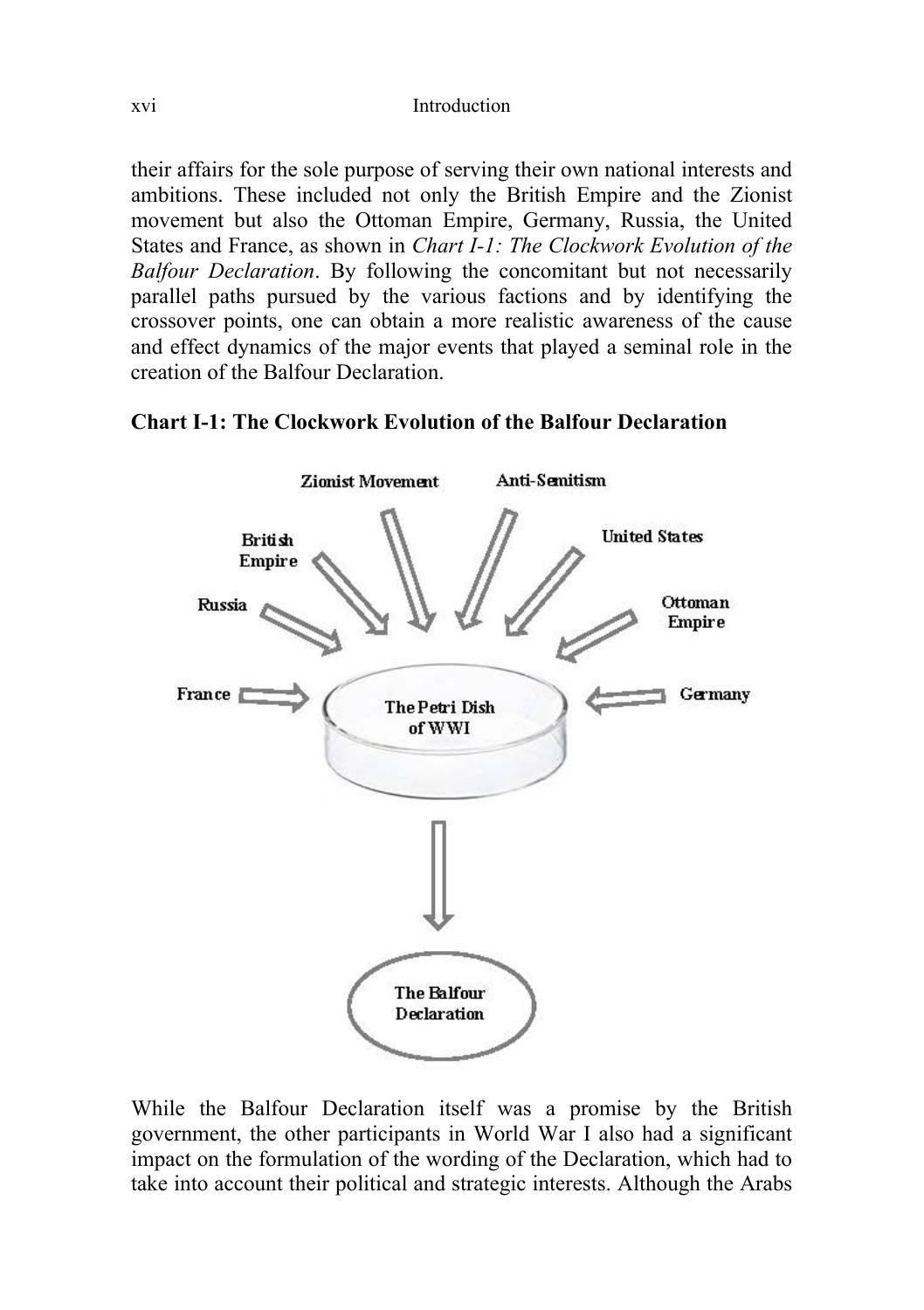were also participants in the conflict, they did not play a significant role in the development of the Balfour Declaration. In 1917, they were embarking on their own phase of nationalism and had been appeased by the British promises made during the secretive Hussein-McMahon negotiations. It was only after the Balfour Declaration had been issued and the implementation process began that the Arab reaction became a crucial element of the Arab-Israeli conflict.

We review the roles played by the various protagonists as well as their motivations, specific activities and decisions that shaped the fates of the unwitting populations involved. Our intention is to identify the major political tributaries that coalesced into the mainstream that led to the undertaking by the international community to foster the reconstitution of the ancestral homeland of the remnants of the Jewish diaspora, including the part played by antisemitism in shaping the events that marked the build-up to the Balfour Declaration.

This research provides the basis for a comprehensive understanding of the significance of the Balfour Declaration, on which it is now possible to construct a more realistic picture of the events that followed in the wake of its issuance. This book aims at liberating the pivotal critical juncture of the Balfour Declaration from the suffocating layers of Judeophobic distortions that have blurred its true meaning and betrayed the expectations it generated.

Elizabeth Noelle-Neumann, Professor of Communications Research at the University of Mainz and founder of the Public Opinion Research Center in Allensbach, Germany, developed the concept of "the spiral of silence" in her comprehensive theory of public opinion. Her findings provide a useful tool for understanding how truth and facts can be distorted to serve the prejudices of the majority at the expense of a targeted minority. Her research led her to conclude:

Even when people see plainly that something is wrong, they will keep quiet if public opinion (opinions and behavior that can be exhibited in public without fear of isolation) and, hence, the consensus of what constitutes good taste and the morally correct opinion speaks against them. (Noelle-Neumann, 1993, p. x)

Accordingly, our work is also essential, then, to liberate the agendas of the social and political entities which have a stake in the ongoing Arab-Israeli conflict from the propaganda-driven "spiral of silence" described by Noelle-Neumann (1993) so that the vital elements of truth and justice can be applied to the morally just treatment of the populations involved.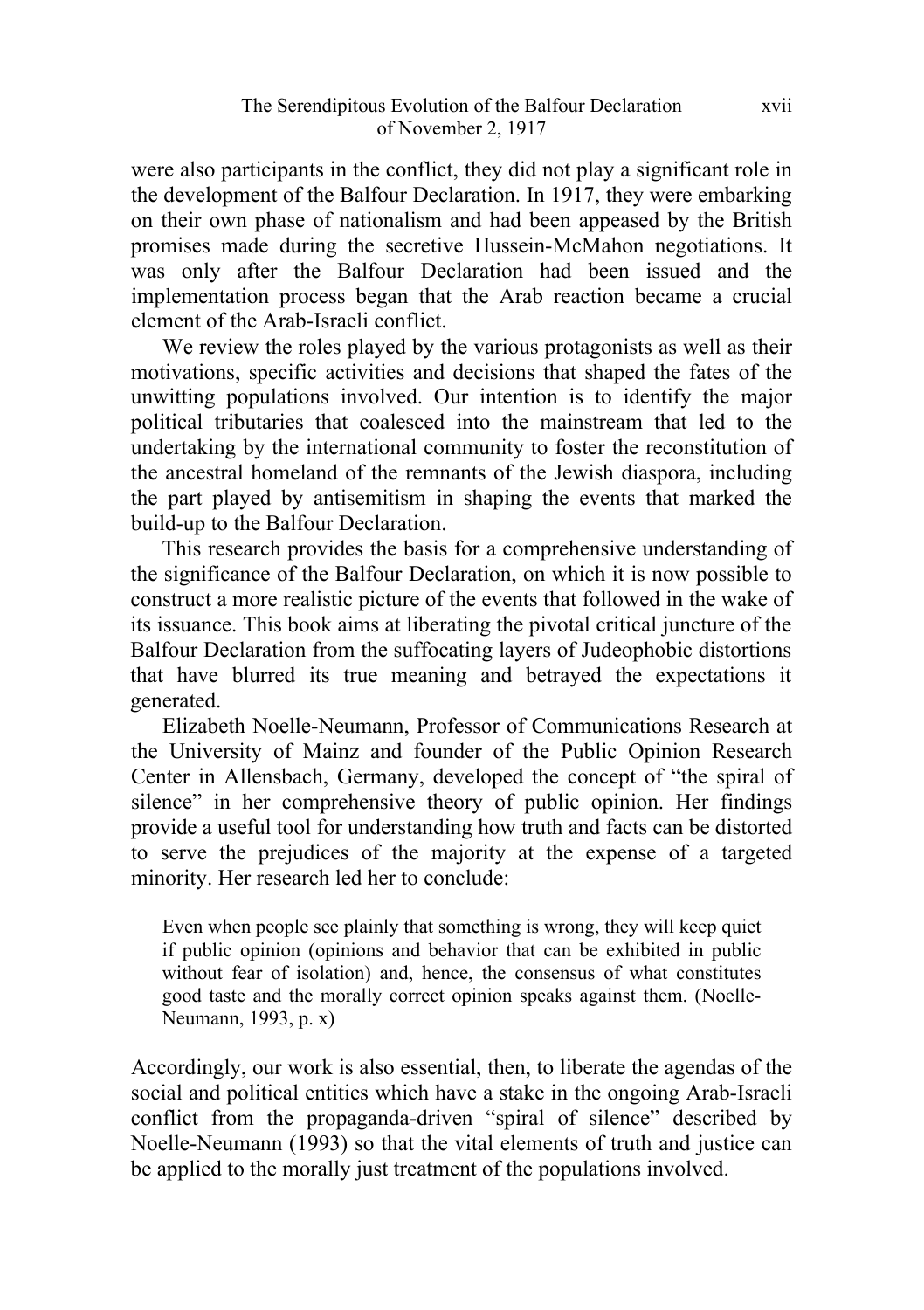#### xviii Introduction

It is unfortunate that the current generation of Jews in Israel and in the diaspora have not been provided with a comprehensive account of how the recreation of a sovereign Jewish state on the site of their ancient homeland came about. There is no greater proof of the importance of the need to reconstruct the events that led to this historic development than the deplorable fact that the 128-year transformational period that paved the way has been completely ignored by the Israeli education system. The book *Israel – A Jewish and Democratic State*, the textbook authorized by the Israeli Ministry of Education that serves teachers in every Israeli high school, except for the ultra-Orthodox ones, and on which the matriculation exams are based, devotes barely half a page to the Balfour Declaration. It reads as follows:

At the beginning of 1917 negotiations took place between representatives of the British Foreign Ministry and Zionist representatives headed by Haim Weizman concerning a declaration that would express encouragement of the Zionist aspirations. At the end of these consultations the British government issued on November 2, 1917, the document later known as the Balfour declaration, in the form of a letter written by the British Foreign Minister Lord Balfour to Lord Rothschild, who was Honorary President of the Zionist federation in England.

In the Balfour declaration, for the first time in modern Jewish history, a major power acknowledged the national aspirations of the Jewish people in the Land of Israel. The declaration determined that the British government ruled that a Jewish national home would be established in the Land of Israel. Notably, Britain would not establish the national home, but it would encourage political and other essential infrastructure that would make it easier for Jews to establish their national home.

What is a national home? The origins of this expression are within the Zionist Basel Plan. It was also offered by the Zionist representatives, for tactical reasons – to make it easier for the British government to issue a declaration with no commitment to a Jewish state.

In the Balfour declaration there is nothing about sovereignty, authority or borders, but it formed a framework – one that was later shaped in the international post-WWI arrangements, such as the San Remo agreement and the British Mandate, which the Jews were eventually expected to fulfil. (Shahar, 2013, pp. 15–16, trans. E. L.)

It is regrettable that the sovereign Jewish state which resulted from the struggles and sacrifices of their forefathers has not produced a comprehensive textbook account of the costly path that led to this modern-day miracle.

To avoid any distortion of the realities that constituted the background of this historic event, each episode covered in this study is insulated from rearview mirror interpretations of the geopolitical developments that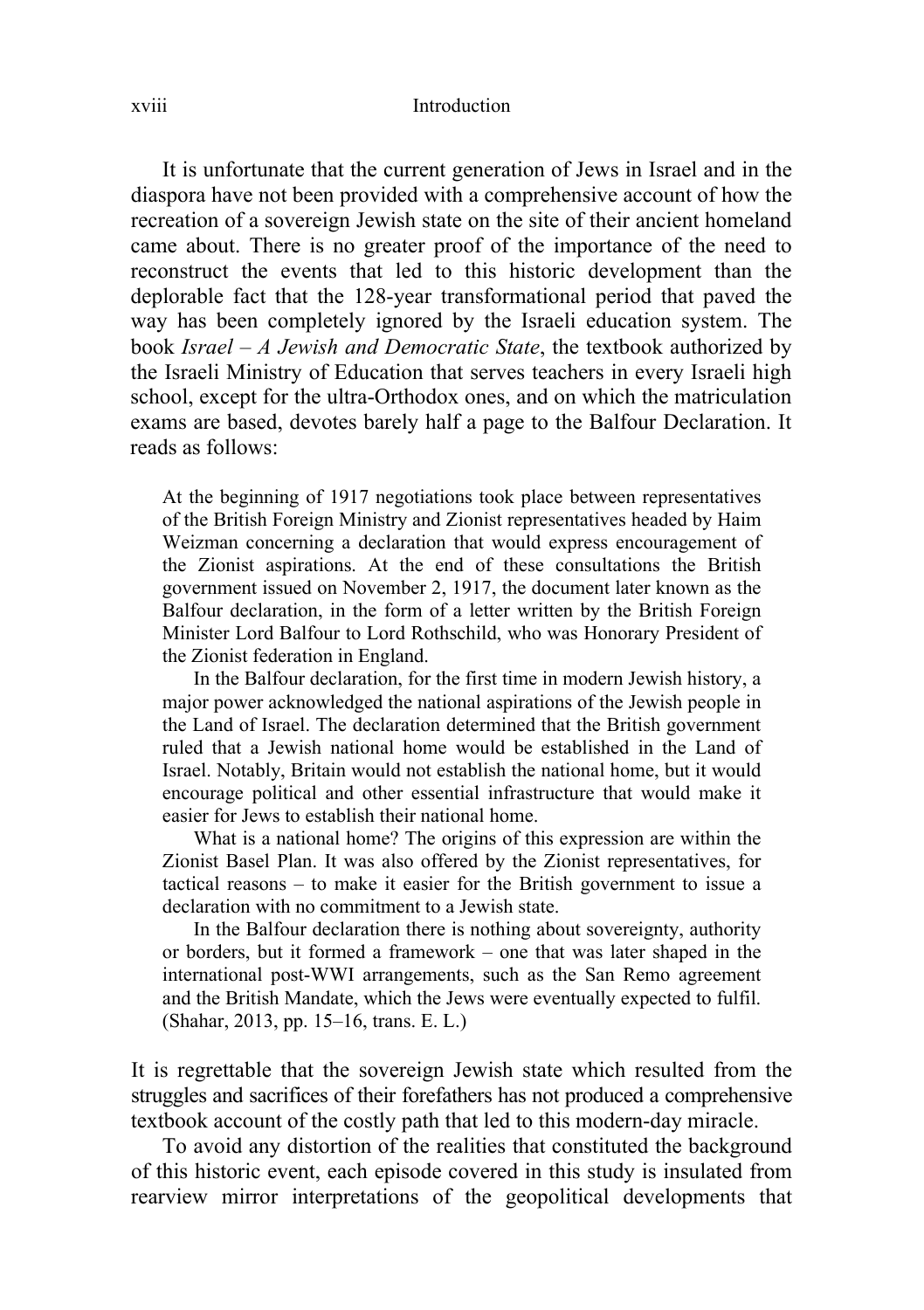unfolded in the wake of the proclamation of the Balfour Declaration. We demonstrate how seemingly unrelated social and political currents drove different national protagonists, each navigating their own course in pursuit of their particular socio-political agendas, into the all-encompassing political vortex of World War I. Prior to the war, the various national actors who would eventually enter the stage created by the conflict were like sails passing in the wind, unaware of their potential connection to the transformational changes that were starting to influence social and political agendas around the world.

This book analyzes how this multi-faceted process developed and gave rise to the promulgation of the Balfour Declaration, which was a one-off event that resulted from the interaction of a multitude of political developments unleashed by the politically liberating but physically devastating impact of World War I. While the Balfour Declaration was not the main theme of World War I but a sub-plot which became a consideration for the Allies only halfway through the conflict, it was of existential importance for the Jewish people in their historic quest for the recovery of their status as a sovereign nation.

In this study, we provide a holistic description of the process that brought about the Balfour Declaration. We identify each contributing component which, if absent, would have prevented the Balfour Declaration from happening. Our main thrust is that the Balfour Declaration was the result of the fortuitous convergence of geopolitical interests of a significant array of national entities, the dynamics of which brought about this historic document.

The Jewish path to the Balfour Declaration was significantly more complex than the British motivation. The British motivation developed over a relatively short time span. Britain's practical involvement only emerged and became mobilized towards the end of War World I and primarily preoccupied the members of the War Cabinet. By contrast, the Jewish path, which had its wellspring in the French Revolution, ran through different phases, time frames and complex social political patterns caused by the dispersion of the Jewish people among different nations, geographical areas and political regimes.

The impact of Germany, the Ottoman Empire, France and Russia, which also played a significant part in the complex narrative of the evolution of the Balfour Declaration, was of a dual nature. These nations had two motivations. One was to deal with the Jewish populations in their midst who were trying to survive and eventually escape the oppressive antisemitic grip in which they were held. The other motivation was the fact that they were in constant strife with each other to either expand or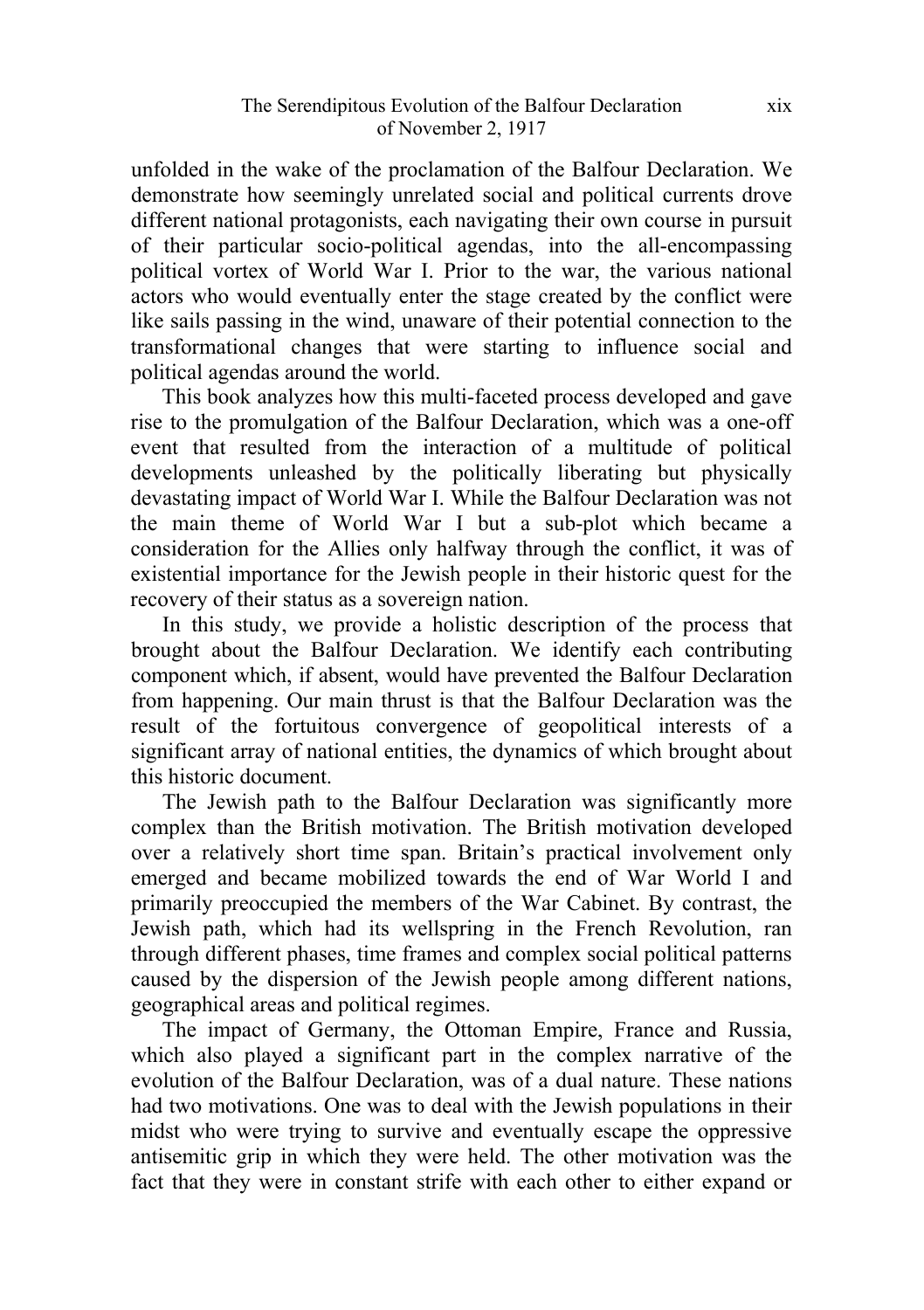protect their territories in their native states as well as in the colonial world. Their connectivity to the core issue of this study was of a quasiorganic and episodic nature and not the result of any national political agenda.

The impact on the Balfour Declaration of all the nations involved is fully covered within the various chapters in this book. *Chapter 1: The British Motivation* addresses the British motivation behind the development of the Declaration. It describes the competing territorial ambitions of the British and the Germans which triggered the devastating conflict of World War I, with the ensuing drives by both sides to enlist every possible source of support, leading to the duplicitous political deal-making between the British and the Arabs, the British and the French, the British and the Jews, and the British and the Ottoman Empire.

*Chapter 2: Emancipation* shows how the French Revolution, by triggering the emancipation of the Jews, started the first phase of the awakening of the Jewish mind from its nearly two-thousand -long political slumber.

*Chapter 3: Persecution – Tsarist Russia, the Nineteenth-Century "Egypt"* describes the relentless persecution of Russian Jewry by the tyrannically tsarist regimes of the nineteenth century, which led the persecuted Jewish people to ride the waves of emancipation, which started in central Europe, towards more tolerant environments and gave rise to the Zionist political awakening that paved the way to the Balfour Declaration.

*Chapter 4: The Development of Zionist Political Thinking* traces how the Zionist project developed from the first manifestations of Zionist political thinking during the second half of the nineteenth century to its full-blown development into a dynamic political movement. This chapter also covers the thirteen-year period following Herzl's death in 1904 to the issuance of the Balfour Declaration on November 2, 1917. While the Zionist efforts to secure a territorial solution to the desperate plight of European Jewry failed to make any progress prior to the outbreak of World War I in 1914, significant positive developments in respect of resolving its internal ideological conflicts occurred within the Zionist movement during this period. This chapter also explains how the outbreak of World War I broke the political impasse and kindled the hope that the Zionist dream might be realized after all.

*Chapter 5: The American Factor* reviews the impact of the United States' entry into World War I on the diplomatic process which drove the development of the Zionist project. The perilous military situation in Europe caused the British and French to pursue the American participation in the war against the Central Powers, while the Germans attempted to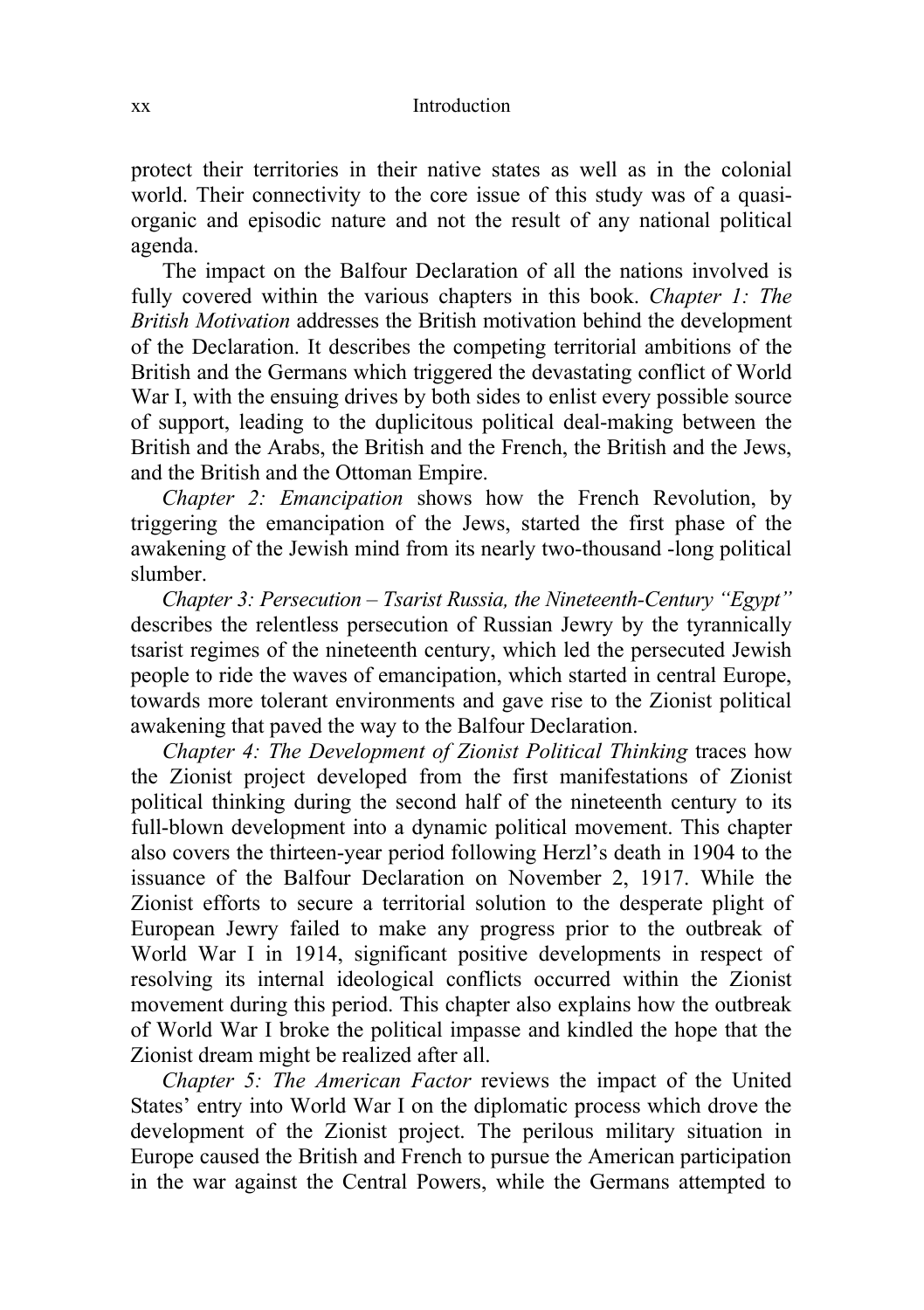keep the Americans out through devastating assaults on the American merchant navy and the abortive attempt to induce Mexico to declare war on the United States.

Finally, *Chapter 6: What's in a Word – Political Word-Craftsmanship* describes how the political interests of all the players involved in the process, which included the British Empire, the Zionist movement, Germany, the Ottoman Empire, France, Russia and the United States, influenced the arduous process of the wording of the Balfour Declaration.

As we can see in these chapters, the forces at work inside these separate socio-political entities reached out beyond their own spheres of interest with significant, often unintended effects on each other's fortunes.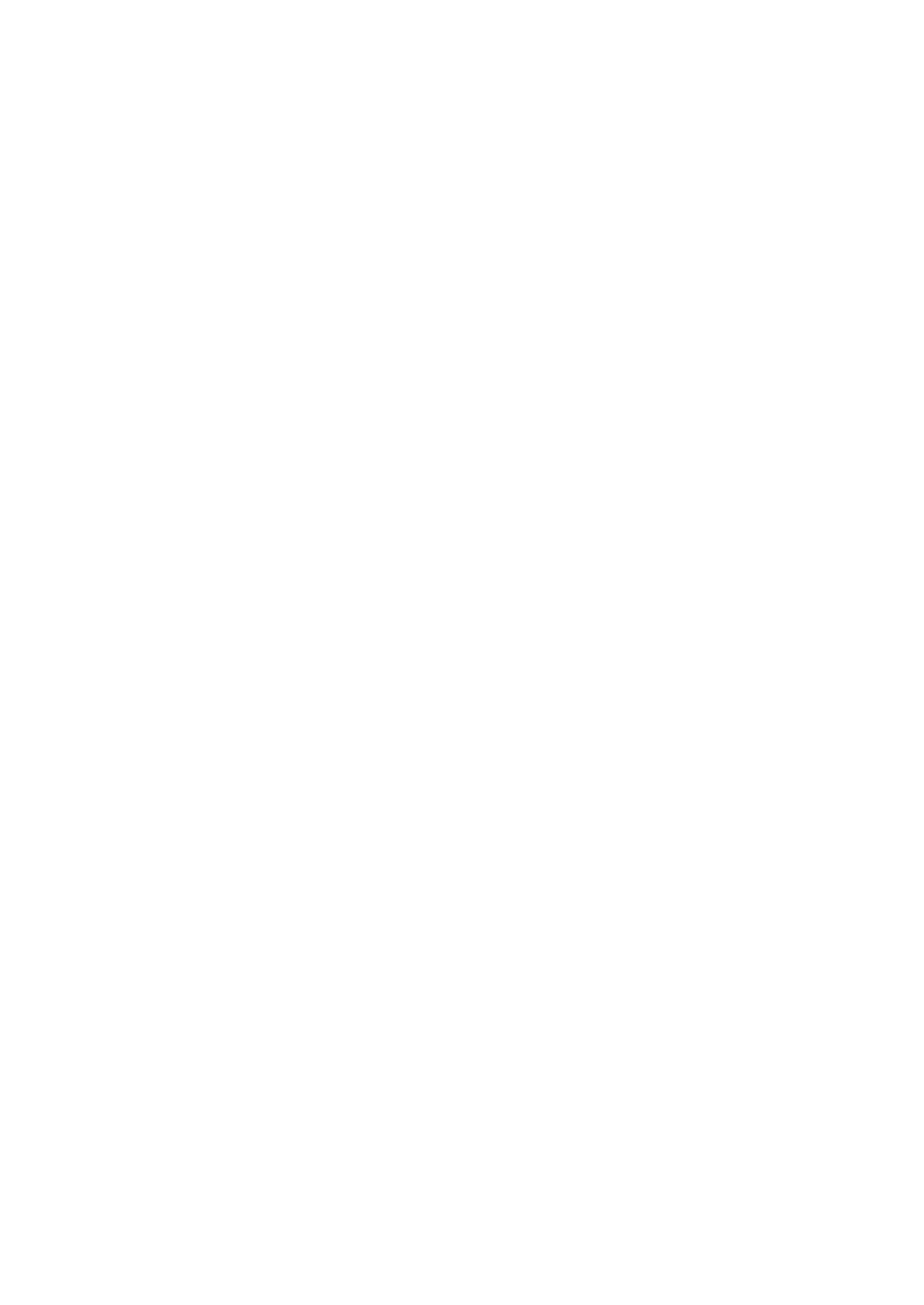## CHAPTER ONE

### THE BRITISH MOTIVATION

### **Introduction**

In this chapter, we explore the political and cultural factors that motivated the government of the largest power in the world, at the onset of World War I, to make the historic promise that turned the Jewish diaspora's centuries-old spiritual dream of the return to their ancient homeland into a political reality.

 The British government did not suddenly find itself in support of a Jewish homeland in Palestine on November 2, 1917, the day the Balfour Declaration was issued. The road that led to this juncture had been a long and arduous one, a tangled web of international diplomatic and internal political manoeuvres. While British support of a Jewish homeland in Palestine was enhanced by the cultural and spiritual background of the leading class of British statesmen that happened to hold the reins of power at the time of the Declaration, the strategic consideration that public endorsement of the Zionist political aspirations would significantly bolster Britain's imperial ambitions was the fundamental impetus. The ultimate objective of the British was to come out as the victors of World War I so that they could consolidate their world power status, retain control over the international routes and territories that constituted the British Empire, including their vital oil resources, and expand this dominion by strengthening their grip on the soon to be conquered Middle Eastern territories of the Ottoman Empire.

 During World War I, the British found, however, that they were no longer an island unto themselves. Not only did they have to deal with the devastating military stalemate on the Western Front, they also had to contend with the competing ambitions of friend and foe alike. This chapter will show how their dogged pursuit of their ultimate objectives led them to subordinate integrity to expediency, especially in their dealings with the Arab populations of the Middle East, with their French allies and, eventually, with the fledgeling Zionist movement.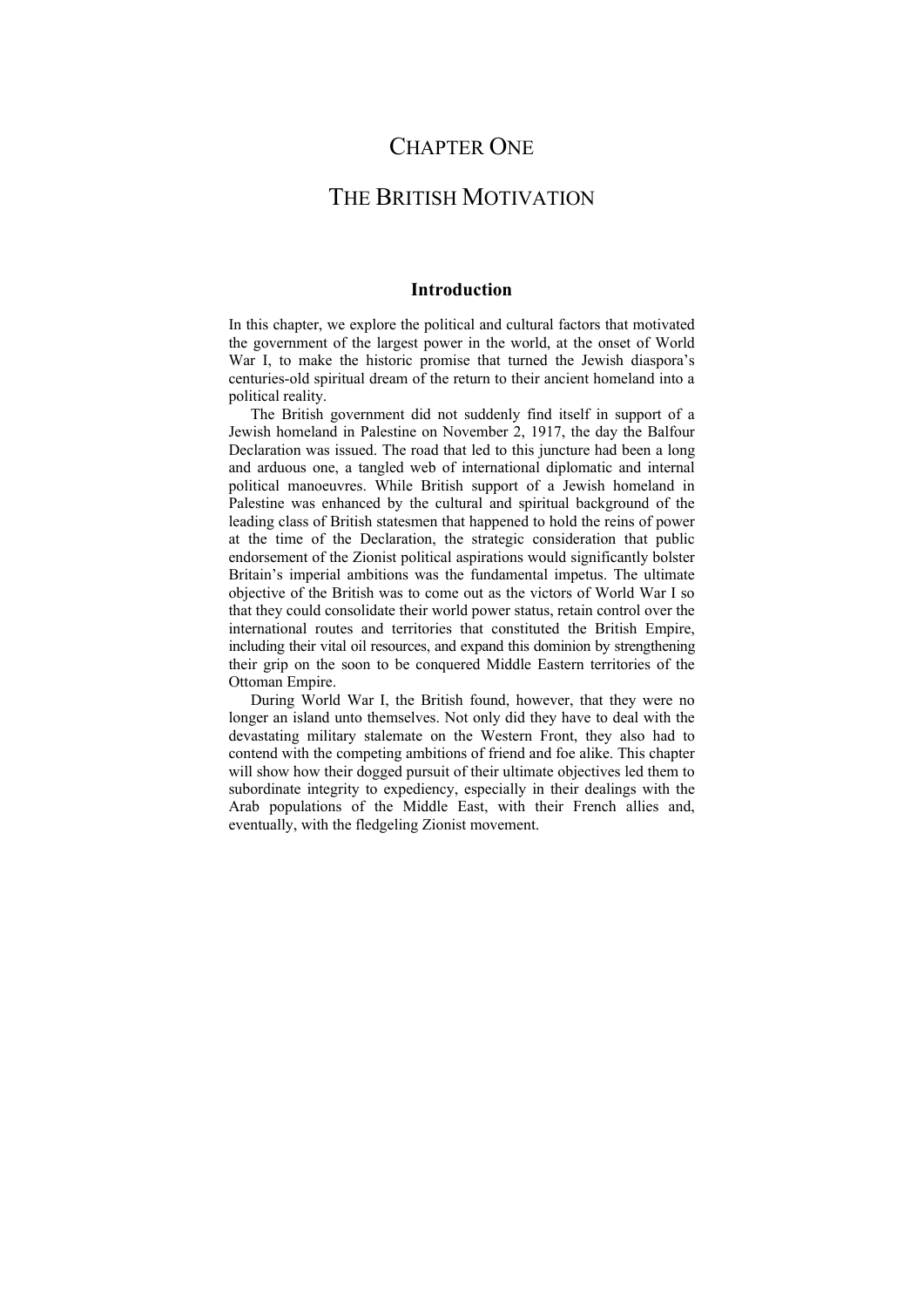The following sections address the religious, military and political dynamics that drove the British government's wartime agenda and led it to issue the historic Balfour Declaration.

### **Religion**

While the need to muster any military, economic and political support that could tip the scales in their favour was the main motivation that drove the British political agenda at the time, these geopolitical considerations were not the sole British motivators behind the Balfour Declaration. An extensive study of the subject cannot fail to take into account the influence of biblical prophecy and the evangelical movement in shaping the mindset of the British Cabinet in approving the Balfour Declaration on November 2, 1917. According to church history professor and author Donald M. Lewis, it is only by understanding the phenomena of Christian philosemitism and Christian Zionism that one can make sense of the religious and cultural influences that worked together to create a climate of opinion among the political elite of Britain that was well disposed to the Balfour Declaration (Lewis, 2010, p. 10).

 In his elaborate historiography of the British evangelical interest in the Jews, Lewis focused on the role of Anthony Ashley-Cooper, 7th Earl of Shaftesbury (known as Lord Ashley), as the "leading proponent of Christian Zionism in the 19th Century and the first politician of stature to prepare the way for Jews to establish a home in Palestine." Shaftesbury's devotion to the Jews was a manifestation of his concern for the plight of ethnic minorities in general, but it was greater than his concerns for the Welsh, the Scots or the Irish as it was rooted in his religious identity, which he derived from his Anglican heritage (Lewis, 2010, p. 107).

 Lewis noted that there had been Gentile projects to resettle the Jews in Palestine and to establish them in their ancient homeland long before the Zionist movement began to pursue these ideas as practical political possibilities in the late nineteenth century. Shaftesbury was the chief advocate of the idea to return the Jews to Palestine as a nation, well before it gained currency with the British political and imperial establishment (Lewis, 2010, p. 114).

 Lewis' main objective was to understand why Christian support for the idea of a Jewish homeland in Palestine was so prevalent in Victorian Britain and how this forms an important part of the background to the Balfour Declaration of 1917 (Lewis, 2010, p. 8). His exploration led him to conclude that historians had not been giving sufficient consideration to the importance of the religious and ethnic backgrounds of the British War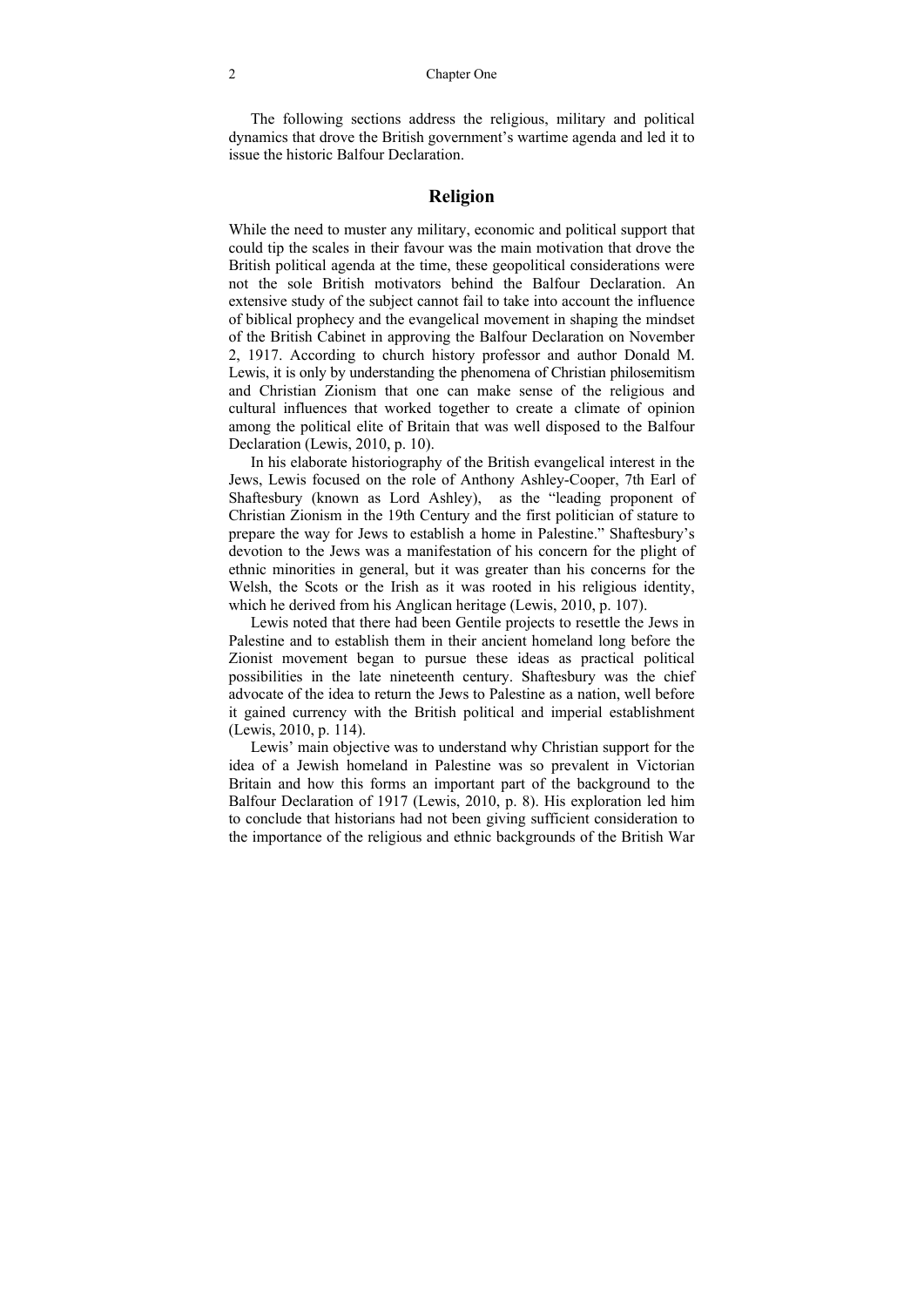Cabinet. Lewis notes that, significantly, the War Cabinet was dominated by non-English members: David Lloyd George, although born in England, had been raised in Wales and was thought of as Welsh. Scotland had four members (Balfour and the two Labour members, Arthur Henderson and George Barnes, plus the New Brunswick-born Andrew Bonar Law, who from the age of 12 had lived in Scotland). Edward Carson was an Irish Protestant. Six of the ten members were thus from the Celtic fringe. A seventh member was Jan Christian Smuts, born in the Cape Colony, and the eighth non-English member was the German-born Alfred Milner. The resulting spiritual inclination of the British War Cabinet, in 1917, was the first indispensable thread that contributed to the process that brought about the Balfour Declaration. The fact that seven of the nine Gentile members had been raised in evangelical homes or personally embraced evangelicalism disposed them to think of the Jews as a "people," a "race," and a "nation," and thus inclined them towards the idea of a Jewish homeland and the idea that Britain had a special role in enabling this to happen (Lewis, 2010, pp. 332–334).

 A number of other scholars have also traced the origin of this evangelical strand in the mindset of the 1917 British War Cabinet and identified Lord Ashley as the leading proponent of Christian Zionism in the nineteenth century. According to history professor Isaiah Friedman, it was Shaftesbury who, on August 1, 1838, propounded the scheme for the promotion of Jewish settlement in Palestine to then British foreign secretary Lord Palmerston, who became a determined advocate for the evangelical idea that Britain was to be "a chosen instrument of God for the Restoration of the Jews to the Holy Land" (Friedman, 1968, pp. 28–29).

 Zionist historian Leonard Stein similarly referred to the body of devout and high-minded English Christians who, as early as the 1840s, believed that the time was at hand for the fulfilment of prophecy with the return of the Chosen People to the Holy Land and that it was God's will that the British nation should be His instrument for achieving His purpose. While acknowledging Shaftesbury as the most eminent representative of the early nineteenth-century movement for the restoration of the Jews to Palestine, Stein expressed a dim view of Shaftesbury's evangelically inspired philosemitism and held that, rather than being a friend of the Jews, he was primarily motivated by his purpose to see the Jews lose their identity by becoming Christians. Not only was Shaftesbury no friend of the Jews in domestic politics, neither did he demonstrate any sympathy with the ideas that later led to the politicization of the Zionist movement. "It is an illusion to suppose that he was a Zionist before his time" (Stein, 1961, pp. 10–11).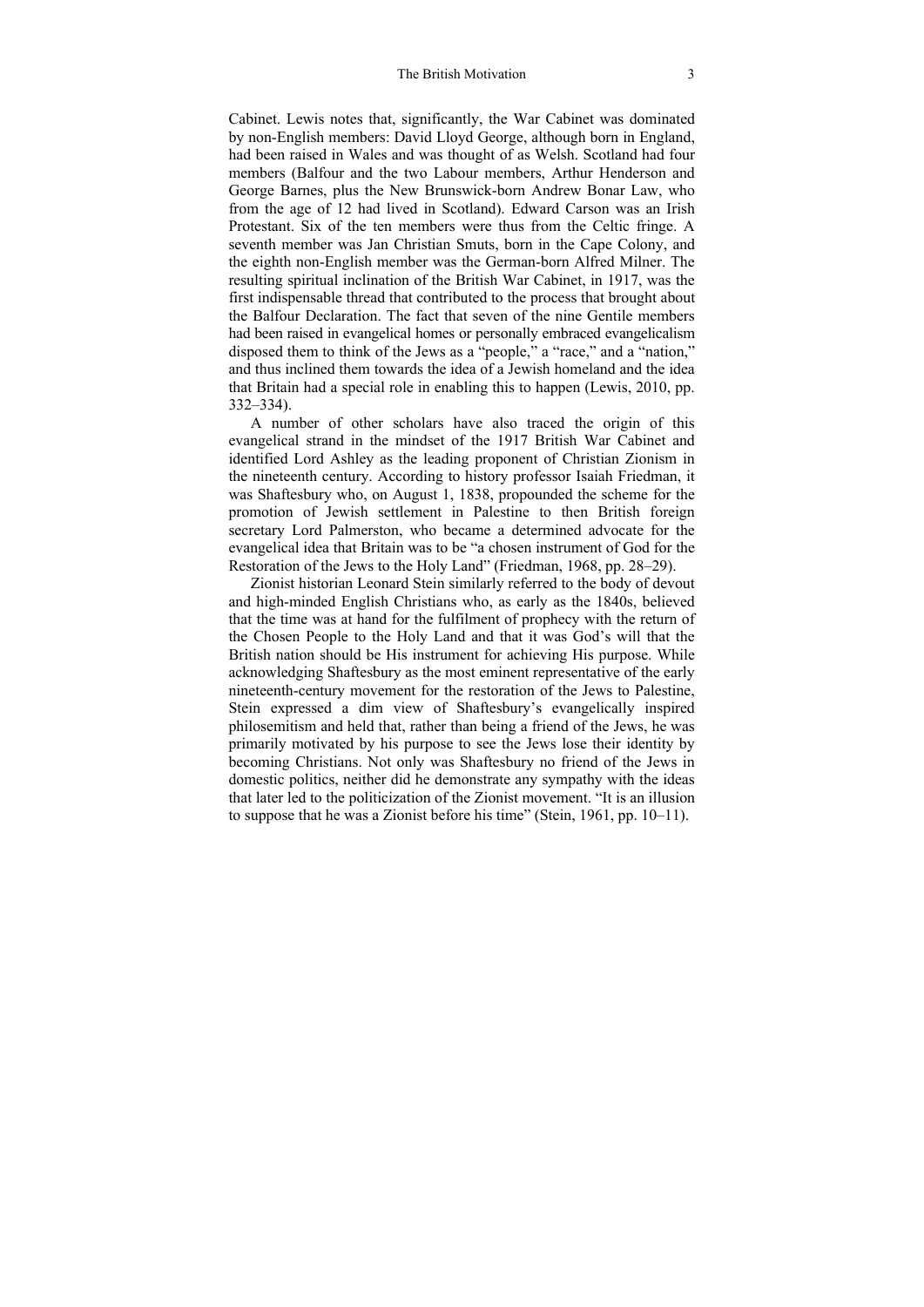According to diplomatic history scholar and author Dr. Michael Makovsky, England had, since the sixteenth century, been receptive to the prospect of a revival of the historic connection between Jews and the Holy Land. He found that various English writers, clergymen, thinkers and politicians have thought about Jewish restoration to the Holy Land and their conversion to Christianity as part of a millennial vision. Lord Ashley saw Britain as God's chosen instrument to restore Jews to the Holy Land and trigger the Second Coming. This prompted Lord Palmerston to encourage the Ottoman Sultan to allow Jews to return to Palestine and to establish the British consulate in Jerusalem in 1839 (Makovsky, 2007, pp. 51–52).

 International relations professor Alan Dowty, in describing the various motivations that led the British government to issue the Balfour Declaration, similarly noted that "some British leaders, including Prime Minister David Lloyd George, were Gentile Zionists drawn to the idea of Jewish revival in the Holy Land on religious and biblical grounds" (Dowty, 2012, p. 74).

 Norman Bentwich, the British-appointed attorney-general of Mandatory Palestine, characterized the British people as a Bible-reading nation, which led many of them to believe the fulfilment of the prophecies of the Old Testament about the return of the Jews and the British government to recognize that purpose in its Near East policy. This political support began with the appointment in 1837 of a British Council in Jerusalem, which had the function of protecting Jews generally in Palestine. That function gradually evolved to support the foundation of a national home (Bentwich, 1960, cited in Gauthier, 2007, p. 279).

 International law specialist Howard Grief, in his comprehensive legal case for the legitimacy of Israel's sovereignty over Mandated Palestine, traced the religiously minded support for the restoration of the Jewish people to Palestine to the days of Shaftesbury and Palmerston in the context of the synergy between their evangelical form of Zionism and their relations with Ottoman Turkey. While Palmerston's efforts to encourage the Jewish resettlement of Palestine were not successful at the time, they did pave the way towards the British policy which, 75 years later, resulted in the Balfour Declaration of November 2, 1917 (Grief, 2008, p. 534).

 While it is clear that the British evangelical mindset, whether driven by philosemitic or antisemitic sentiments, was in harmony with the Zionist credo and thus facilitated this politically motivated nexus embodied in the Balfour Declaration, in the final analysis, as we shall see in the following sub-chapters, the Declaration resulted almost entirely from purely pragmatic political considerations. The implementation of the British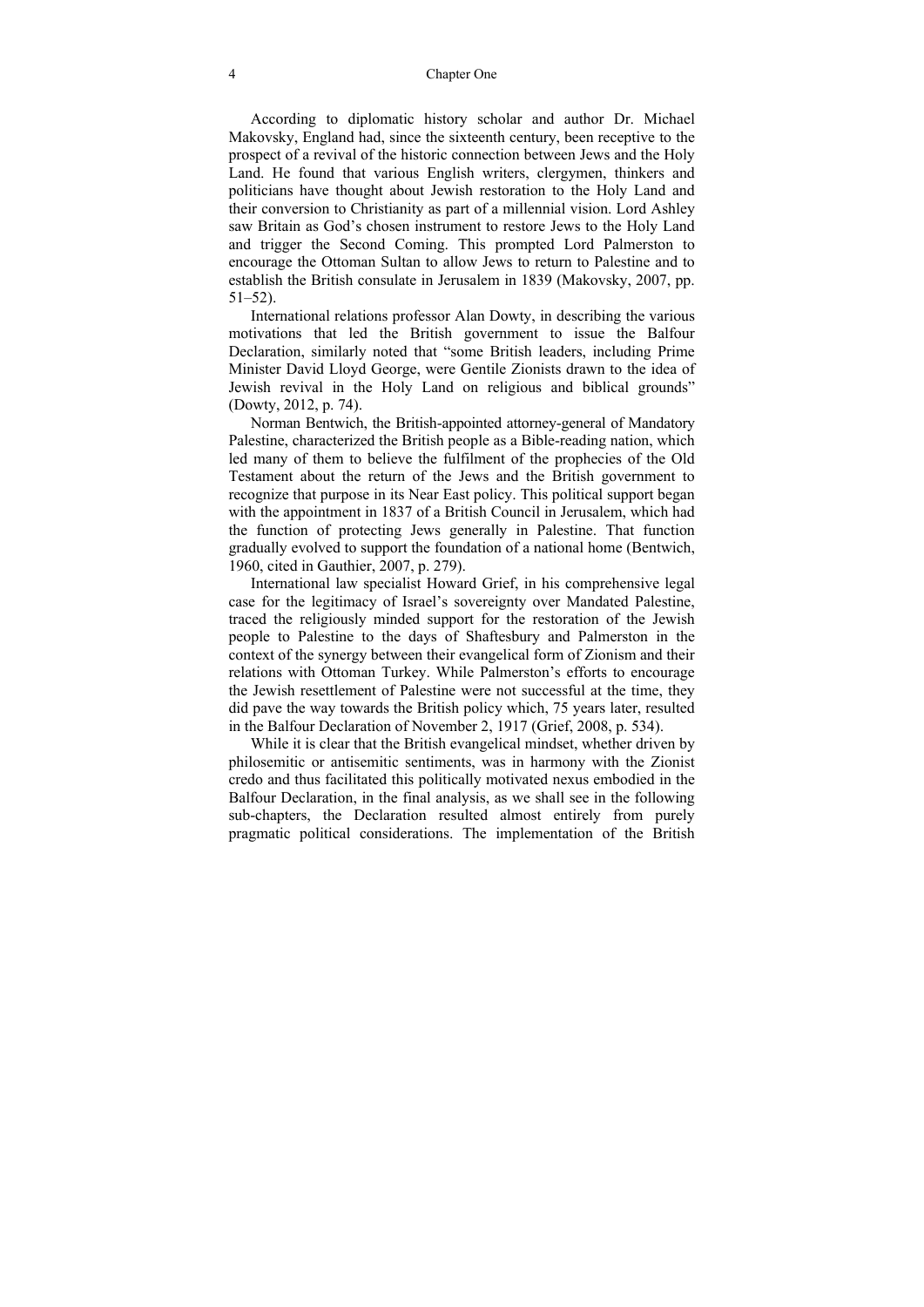political agenda hinged on the developments on the battlefronts, where the physical realities of the political dynamics were being played out.

### **The Military Picture**

In 1917, WWI was still in full swing, with staggering casualties on all sides. The state of affairs on the Western Front showed the cumulative effects of the debilitating war of attrition that had brought the opposing sides there to a stalemate. American historian and author Barbara Tuchman goes back to the Battle of the Marne in September 1914 as the beginning of the exhausting battle of attrition that characterized the state of the war between the Allies and the Germans during the first three years of the conflict. While this is not the place to replicate the detailed description she provides of this pivotal battle (Tuchman, 2004, pp. 479– 524), she effectively encapsulated its significance when she stated:

The Battle of the Marne, as all the world knows, ended in a German retreat. Between the Ourcq and the Grand Morin, in the four days that were left of their schedule, the Germans lost their bid for "decisive victory" and thereby their opportunity to win the war. For France, for the Allies, in the long run for the world, the tragedy of the Marne was that it fell short of the victory it might have been. (Tuchman, 2004, p. 518)

During 1916, which John Keegan, an English military historian and author, referred to as "The Year of Battles," the protracted trench warfare took a heavy toll in casualties on the armies of Germany, France and Great Britain. The Battle of Verdun, which pitted the Germans against the French, started on February 21, 1916. By May 8, French and German casualties already exceeded 100,000 killed and wounded each. By the end of June, with over 200,000 men killed and wounded on each side, Verdun had become a place of terror and death that could not yield victory. On July 11, after a final effort by the Germans was beaten off, they ceased their attempt to destroy the French Army at Verdun and relapsed into the defensive. The Battle of Verdun ended on December 15, 1916, with the French recapturing much of the ground they had lost since the beginning of the battle (Keegan, 2000, pp. 284–286).

 During the same year, on July 1, 1916, "while Verdun still raged," nineteen British and three French divisions had launched the Battle of the Somme. Keegan provides a detailed description of this ill-planned and recklessly executed attack, which he referred to as a catastrophe and the "greatest loss of life in British military history." He noted that the advance achieved nothing; most of the dead were killed on ground the British had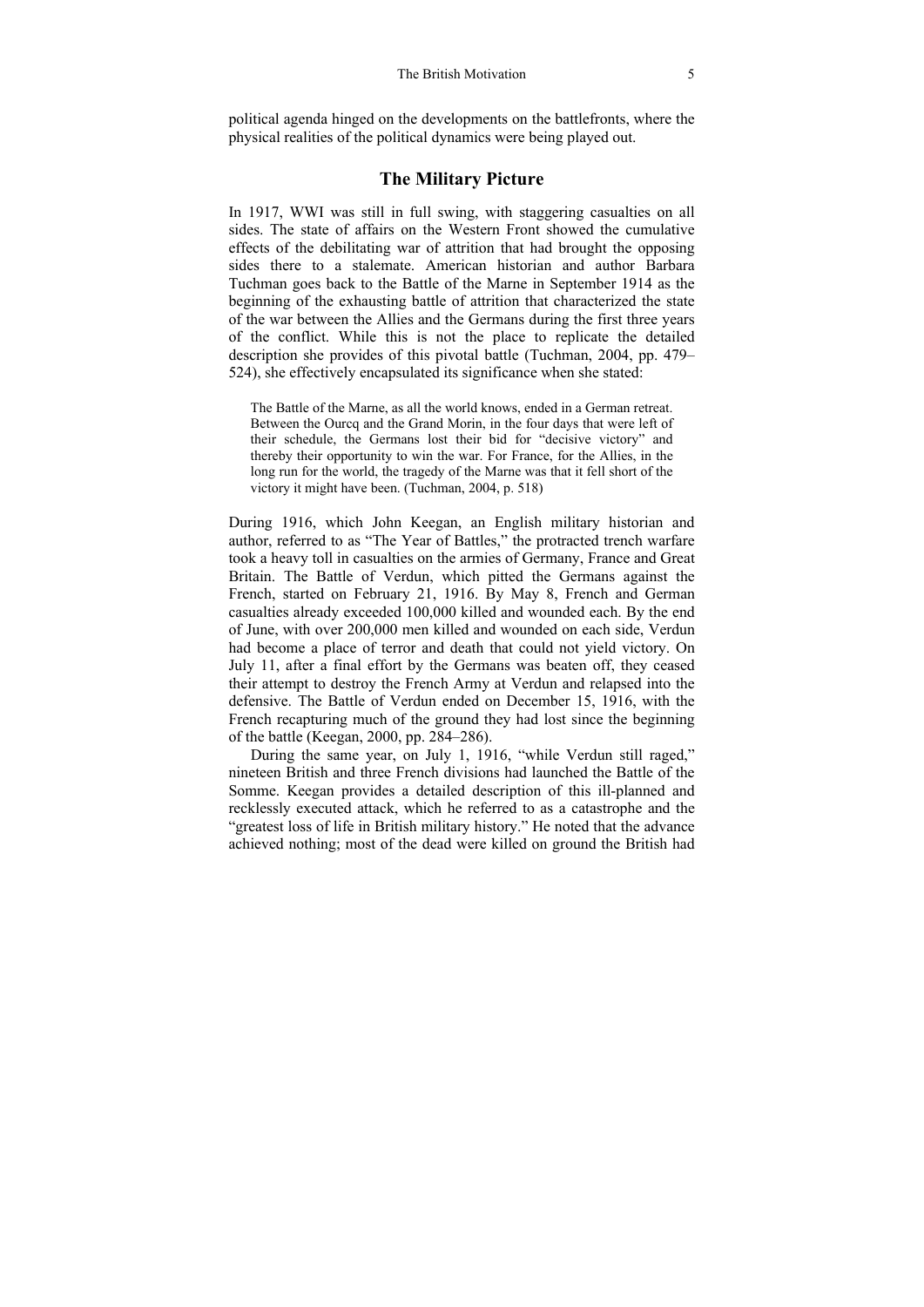held before the offence began. The Battle of the Somme exemplified the war of attrition, where "fresh divisions were sent in monotonous succession only to waste their energy in bloody struggles for tiny patches of ground. […] By July 31, the Germans on the Somme had lost 160,000, the British and French over 200,000, yet the line had moved scarcely 3 miles since July 1" (Keegan, 2000, pp. 295, 297).

 By November 19, 1916, when the Allied offensive was officially brought to a halt, the furthest line of advance, at Les Boeufs, lay only 7 miles forward of the front attacked from July 1. Yet, the losses suffered by both sides were staggering: "The Germans may have lost over 600,000 killed and wounded in the effort to keep their Somme positions. The Allies had certainly lost over 600,000; the French casualty figure being 194,451, the British 419,654. […] To the British, it would remain the greatest military tragedy of the 20th century, indeed of their national military history." Keegan concluded his observations about the Battle of the Somme with the statement that "The Somme marked the end of an age of vital optimism in British life that has never been recovered" (Keegan, 2000, p. 299).

 By the onset of 1917, what had been, until then, mainly a war of attrition in its various theatres reached the phase of desperate final efforts to call on the last reserves of physical strength and willpower to break the stalemate and hopefully administer a decisive knock-out blow. In Germany, in Britain and even in France, so grievously wounded by losses of life in defence of the homeland, the popular will nevertheless remained intact. In Germany, there was still no thought of accepting an unsatisfactory outcome. In Britain, the *Annual Register* recorded that "The prospect of [...] sacrifices [...] appeared to be quite powerless in effecting any modification of the national resolution to prosecute the war to a successful conclusion." Even in France, the bond of "sacred union" that united all segments of the nation had also persisted until the end of 1916, on the basis that "France had been the target of foreign aggression and had therefore to be defended. […] Illogically, the belief that the war might be ended quickly, by a German collapse or a brilliant French victory, persisted as well" (Keegan, 2000, p. 321).

 In 1917, the situation was nearing the point wherein the will to fight was not sufficient by itself to lead to victory if it was not backed by adequate human and material resources. Unfortunately, before this critical point was reached, none of the warring sides were prepared to face reality and were willing to spend whatever resources they could muster to force the issue. It was in this spirit that the British, assisted by the French, launched the Third Battle of Ypres, which Keegan referred to as Britain's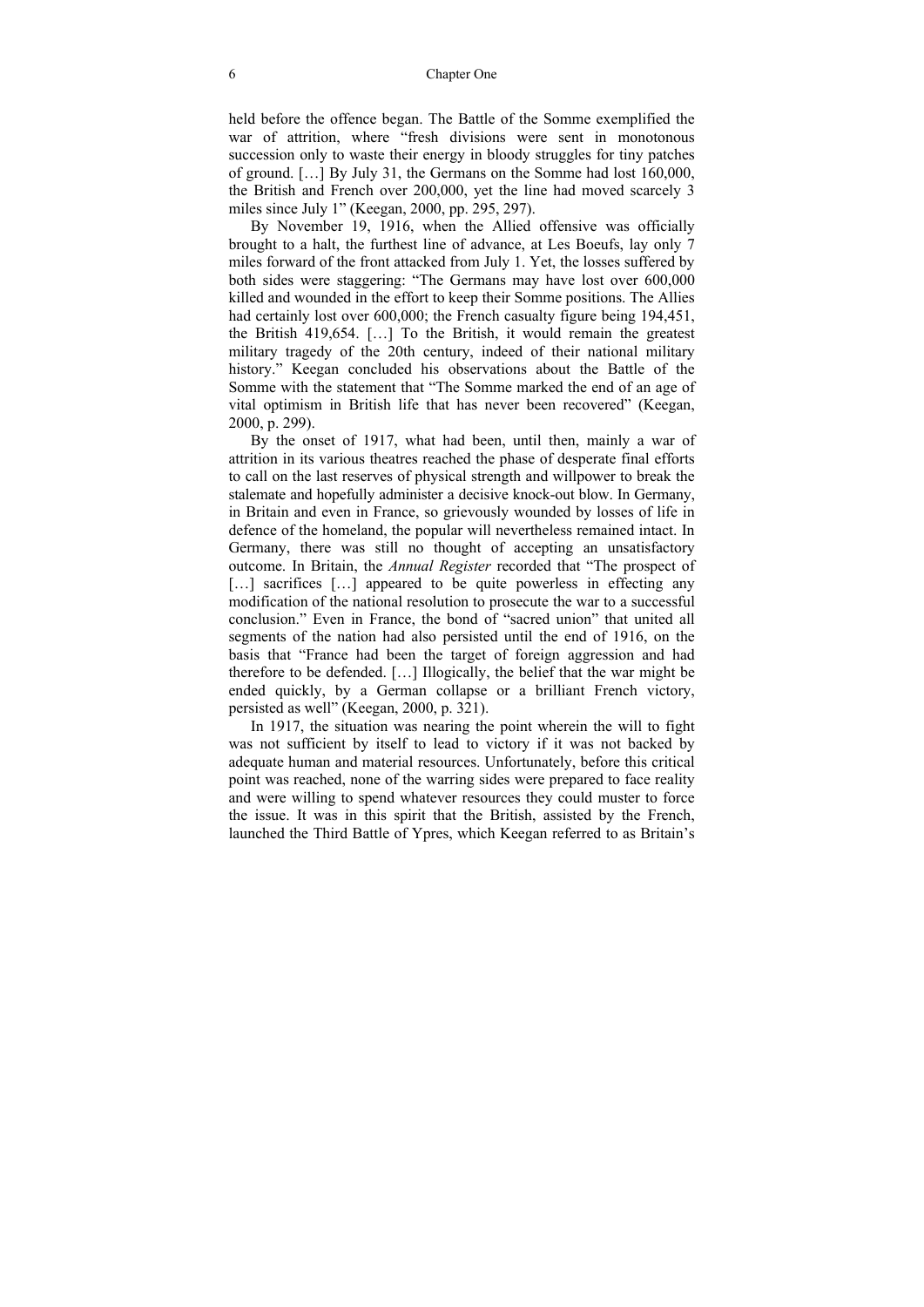"most notorious land campaign of the war" (Keegan, 2000, p. 355). This battle takes on specific importance as it illustrates the growing disconnect between political considerations and military hubris. Prime Minister David Lloyd George was oppressed by the rising tide of British casualties; already a quarter of a million dead, a high sacrifice in lives without significant military returns. Field Marshal Sir Douglas Haig, the Commander-in-Chief of the British Army on the Western Front, on the other hand, favoured a counter-offensive that would break the German line. During a session of the Committee on War Policy on June 19–21, when Haig outlined his plans and asked for their endorsement, Lloyd George wondered how the offensive could succeed without significant superiority in infantry and artillery. Yet, despite Lloyd George's fears about casualties, compounded by the difficulties of finding any more men from civil life to replace those lost, Haig insisted that it was necessary to go on engaging the enemy. The nub of the difference was that Haig wanted to fight, while Lloyd George did not. The Prime Minister could see good reasons for avoiding a battle: it would cause many men to be lost for little material gain, it would not win the war, neither the French nor the Russians would help, the Americans were coming, and, in consequence, the best strategy was for a succession of small attacks rather than a repetition of the Somme. His chief failing, unexpected in a man who so easily dominated his party and parliamentary colleagues, was a lack of will to talk Haig down. In the end, he felt unable, as a civilian prime minister, to impose his strategic views on his military advisors and was therefore obliged to accept theirs (Keegan, 2000, p. 358).

 After a fifteen-day bombardment of the German positions, at 3:50 a.m. on July 31, 1917, the assaulting troops of the Second and Fifth Armies, with a portion of the French First Army, moved forward, accompanied by 136 tanks. By late morning, the familiar breakdown of communication between infantry and guns had occurred. By two in the afternoon, the German counter-attack was unleashed with an intense bombardment so heavy that it drove the leading French troops to flight. A combination of German shells and a torrential downpour soon turned the battlefield to mud (Keegan, 2000, p. 361).

 Rain and lack of progress prompted Sir Douglas Haig to call a halt to the offensive on August 4 until the position could be consolidated. While total casualties, included wounded, numbered about 35,000 on the Allied side and the Germans had suffered similarly, Haig nevertheless insisted to the War Cabinet in London that the attack had been "highly satisfactory and the losses slight." The Germans, however, remained in command of the vital ground and had committed none of their counter-attack divisions.